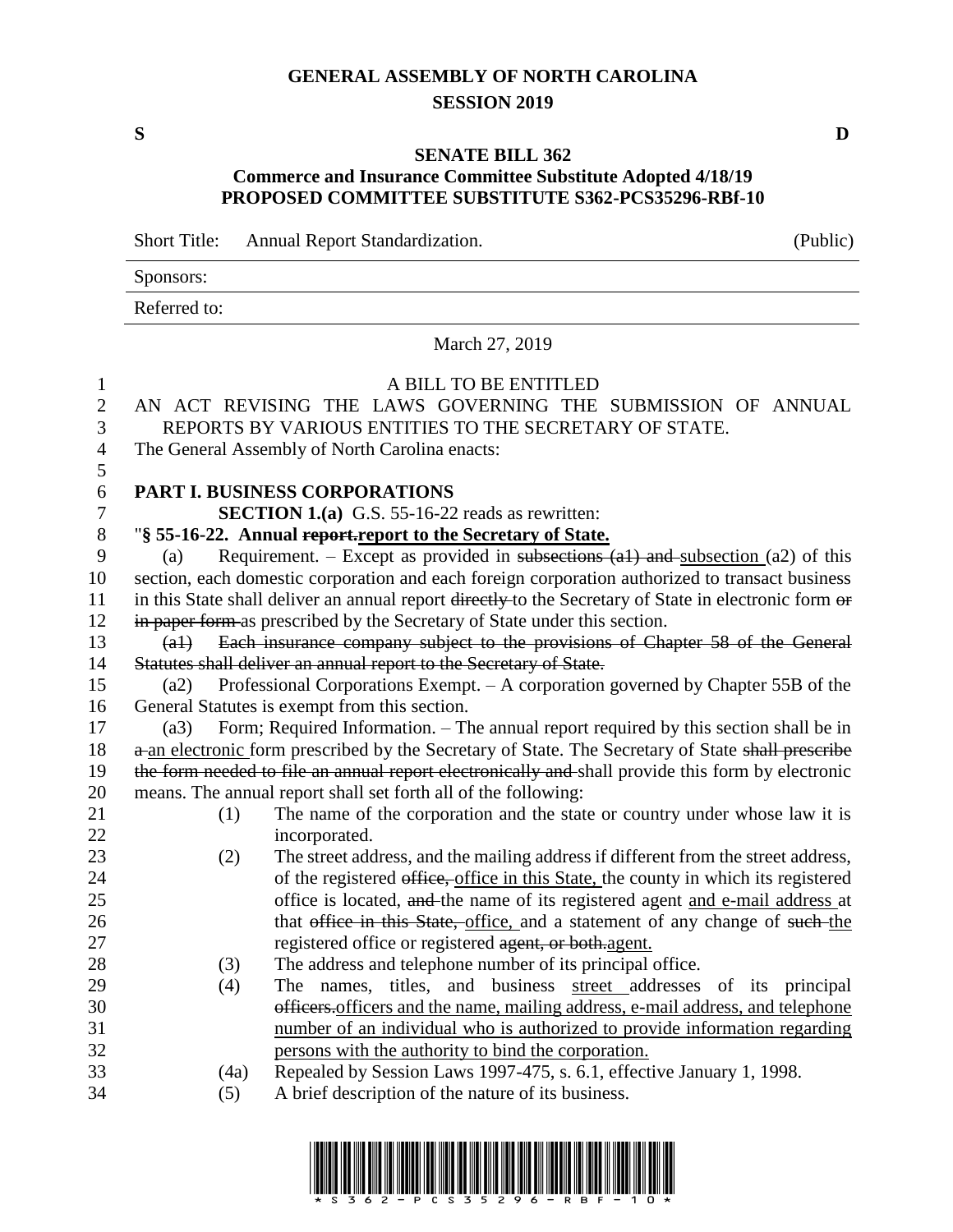|              | <b>General Assembly Of North Carolina</b><br><b>Session 2019</b>                                                                                                           |
|--------------|----------------------------------------------------------------------------------------------------------------------------------------------------------------------------|
| $\mathbf{1}$ | An e-mail address for the corporation, if different from the e-mail address<br>(6)                                                                                         |
| $\mathbf{2}$ | provided under subdivision (2) of this subsection.                                                                                                                         |
| 3            | If the information contained in the most recently filed annual report has not changed, a                                                                                   |
| 4            | certification to that effect may be made instead of setting forth the information required by                                                                              |
| 5            | subdivisions $(2)$ through $(5)$ of this subsection.                                                                                                                       |
| 6            | [Form; Certain Veteran-Owned Businesses.] Form; Certain Veteran-Owned<br>(a4)                                                                                              |
| 7            | Businesses. - The Secretary of Revenue and the Secretary of State shall also provide appropriate                                                                           |
| 8            | space and instructions on the annual report form for a domestic corporation or foreign corporation                                                                         |
| 9            | to voluntarily indicate whether or not the corporation is a veteran-owned small business or a                                                                              |
| 10           | service-disabled veteran-owned small business.                                                                                                                             |
| 11           | Currency of Information. – Information in the annual report must be current as of the<br>(b)                                                                               |
| 12           | date the annual report is executed on behalf of the corporation.                                                                                                           |
| 13           | Due Date. - An annual report is due by the fifteenth day of the fourth month following<br>(c)                                                                              |
| 14           | the close of the domestic or foreign corporation's fiscal year.                                                                                                            |
| 15           | Incomplete Information. - If an annual report does not contain the information<br>(d)                                                                                      |
| 16           | required by this section, the Secretary of State shall promptly notify the reporting domestic or                                                                           |
| 17           | foreign corporation in writing and return the report to it for correction. If the report is corrected                                                                      |
| 18           | to contain the information required by this section and submitted to the Secretary of State within                                                                         |
| 19           | 30 days after the effective date of notice, it is deemed to be timely filed.                                                                                               |
| 20           | Amendments. - Amendments to any previously filed annual report may be filed<br>(e)                                                                                         |
| 21           | submitted for filing with the Secretary of State at any time for the purpose of correcting, updating,                                                                      |
| 22           | or augmenting the information contained in the annual report.                                                                                                              |
| 23           | Expired.<br>(f)                                                                                                                                                            |
| 24           | Repealed by Session Laws 2017-204, s. 1.13, effective August 11, 2017.                                                                                                     |
| 25           | (g)<br>Delinquency. - If the Secretary of State does not receive an annual report within 60<br>(h)                                                                         |
| 26           | days of after the date the report is due, the Secretary of State may presume that the annual report                                                                        |
| 27           | is delinquent. This presumption may be rebutted by evidence of delivery submission presented                                                                               |
| 28           | by the filing corporation.                                                                                                                                                 |
| 29           | <u>E-Mail; Confidentiality. – The Secretary of State may provide by e-mail any notice</u><br>(i)                                                                           |
| 30           | or form required under this section if the submitting domestic or foreign corporation to be notified                                                                       |
| 31           | has consented to receiving notices and forms via e-mail and has provided the Secretary of State                                                                            |
| 32           | an e-mail address for receiving the notices or forms. Any e-mail address provided by a submitting                                                                          |
| 33           | domestic or foreign corporation in accordance with this section is confidential information and                                                                            |
| 34           | is not a public record under Chapter 132 of the General Statutes."                                                                                                         |
| 35           | <b>SECTION 1.(b)</b> G.S. 55-1-22 reads as rewritten:                                                                                                                      |
| 36           | "§ 55-1-22. Filing, service, and copying fees.                                                                                                                             |
| 37           | The Secretary of State shall collect the following fees when the documents described<br>(a)                                                                                |
| 38           | in this subsection are delivered submitted to the Secretary for filing:                                                                                                    |
| 39           | Document<br>Fee                                                                                                                                                            |
| 40           |                                                                                                                                                                            |
| 41           | .<br>(23)<br>Annual report (paper)<br>25.00125.00                                                                                                                          |
| 42           | Annual report (electronic)<br>(23a)<br>18.00                                                                                                                               |
| 43           |                                                                                                                                                                            |
| 44           | The fee for the annual report in subdivision $(23)$ of subsection $(a)$ of this section is<br>(d)                                                                          |
| 45           | nonrefundable."                                                                                                                                                            |
| 46           | <b>SECTION 1.(c)</b> G.S. 55-14-22 reads as rewritten:                                                                                                                     |
| 47           | "§ 55-14-22. Reinstatement following administrative dissolution.                                                                                                           |
| 48           | (a)                                                                                                                                                                        |
| 49           | A corporation administratively dissolved under G.S. 55-14-21 may apply to the<br>Secretary of State for reinstatement. The application must: must do all of the following: |
| 50           | Recite the name of the corporation and the effective date of its administrative                                                                                            |
|              | (1)<br>dissolution; and dissolution.                                                                                                                                       |
| 51           |                                                                                                                                                                            |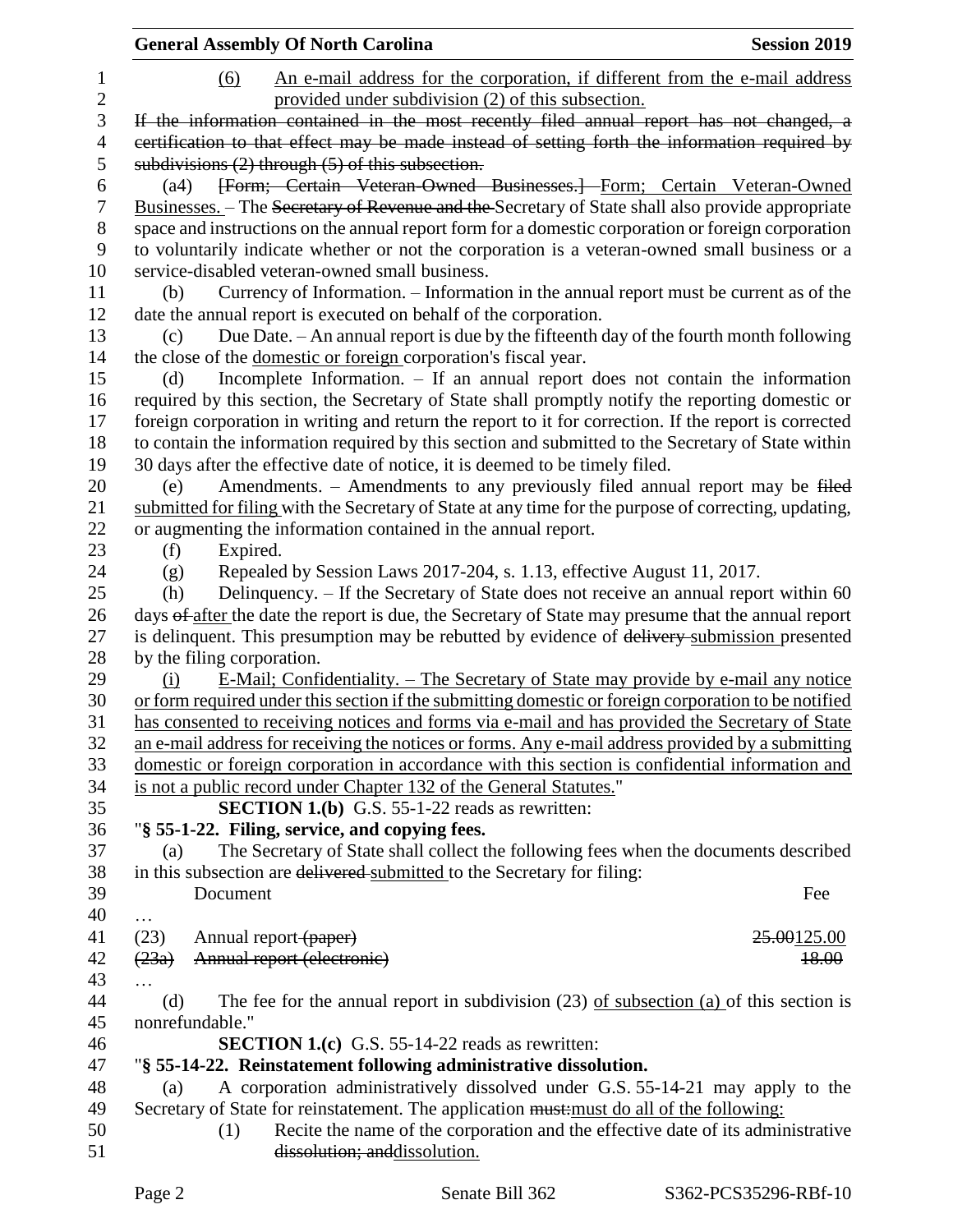|                     | <b>General Assembly Of North Carolina</b><br><b>Session 2019</b>                                             |
|---------------------|--------------------------------------------------------------------------------------------------------------|
| 1                   | State that the ground or grounds for dissolution either did not exist or have<br>(2)<br>been eliminated.     |
| $\overline{c}$<br>3 | Reserved.                                                                                                    |
|                     | (3)                                                                                                          |
| $\overline{4}$      | Repealed by Session Laws 1995, c. 539, s. 6.<br>(4)                                                          |
| 5                   | If, at the time the corporation applies for reinstatement, the name of the corporation<br>$\left( a1\right)$ |
| 6                   | is not distinguishable from the name of another entity authorized to be used under G.S. 55D-21,              |
| 7                   | then the corporation must change its name to a name that is distinguishable upon the records of              |
| $8\,$               | the Secretary of State from the name of the other entity before the Secretary of State may prepare           |
| 9                   | a certificate of reinstatement.                                                                              |
| 10                  | If the Secretary of State determines that the application contains the information<br>(b)                    |
| 11                  | required by subsection (a) of this section, that the information is correct, and that the name of the        |
| 12                  | corporation complies with G.S. 55D-21 and any other applicable section, and that any penalties,              |
| 13                  | fees, or other payments due under this Chapter have been paid, the Secretary of State shall cancel           |
| 14                  | the certificate of dissolution and dissolution, prepare a certificate of reinstatement that recites the      |
| 15                  | Secretary of State's determination and the effective date of reinstatement, file the original of the         |
| 16                  | eertificate, certificate of reinstatement, and mail a copy of it to the corporation.                         |
| 17                  | When the reinstatement is effective, it relates back to and takes effect as of the date<br>(c)               |
| 18                  | of the administrative dissolution and the corporation resumes carrying on its business as if the             |
| 19                  | administrative dissolution had never occurred, subject to the rights of any person who reasonably            |
| 20                  | relied to his the person's prejudice upon the certificate of dissolution."                                   |
| 21                  | <b>SECTION 1.(d)</b> G.S. 105-228.90(a)(2) and G.S. 105-256.1 are repealed.                                  |
| 22                  | <b>SECTION 1.(e)</b> For entities having gross revenues of at least one hundred                              |
| 23                  | seventy-five thousand dollars (\$175,000) in their fiscal year ending in 2018, the requirement to            |
| 24                  | file annual reports electronically under G.S. 55-16-22, as amended by subsection (a) of this                 |
| 25                  | section, becomes effective January 1, 2020, and applies to annual reports due on or after that               |
| 26                  | date. For entities having gross revenues less than one hundred seventy-five thousand dollars                 |
| 27                  | $(\$175,000)$ in their fiscal year ending in 2018, the requirement to file annual reports electronically     |
| 28                  | under G.S. 55-16-22, as amended by subsection (a) of this section, becomes effective January 1,              |
| 29                  | 2021, and applies to annual reports due on or after that date. The remainder of this section                 |
| 30                  | becomes effective January 1, 2020, and applies to annual reports due on or after that date.                  |
| 31                  |                                                                                                              |
| 32                  | PART II. LIMITED LIABILITY COMPANIES                                                                         |
| 33                  | <b>SECTION 2.(a)</b> G.S. 57D-2-24 reads as rewritten:                                                       |
| 34                  | "§ 57D-2-24. Annual report for to the Secretary of State.                                                    |
| 35                  | Requirement. $-$ Excluding professional limited liability companies governed by<br>(a)                       |
| 36                  | G.S. 57D-2-02, each LLC and each foreign LLC authorized to transact business in this State must              |
| 37                  | deliver submit an annual report to the Secretary of State for filing annual reports on a in electronic       |
| 38                  | form as prescribed by, and in the manner required by, by the Secretary of State and as otherwise             |
| 39                  | provided in subsection $(b)$ -subsections $(b)$ and $(b1)$ of this section. Each annual report must          |
| 40                  | specify the year for which the report applies and provide the information required by this                   |
| 41                  | subsection. The information must be current as of the date the limited liability company                     |
| 42                  | completes the report. If the information in the limited liability company's most recent annual               |
| 43                  | report has not changed, the limited liability company may certify in its annual report that the              |
| 44                  | information has not changed in lieu of restating the information.                                            |
| 45                  | The following information must be included in each annual report:                                            |
| 46                  | The name of the limited liability company and, in the case of a foreign LLC,<br>(1)                          |
| 47                  | any different name that the foreign LLC is authorized under Article 3 of                                     |
| 48                  | Chapter 55D of the General Statutes to use to transact business in this State,                               |
| 49                  | as provided in the foreign LLC's certificate of authority.                                                   |
| 50                  | In the case of a foreign LLC, the name of the jurisdiction under whose law the<br>(2)                        |
| 51                  | foreign LLC is organized.                                                                                    |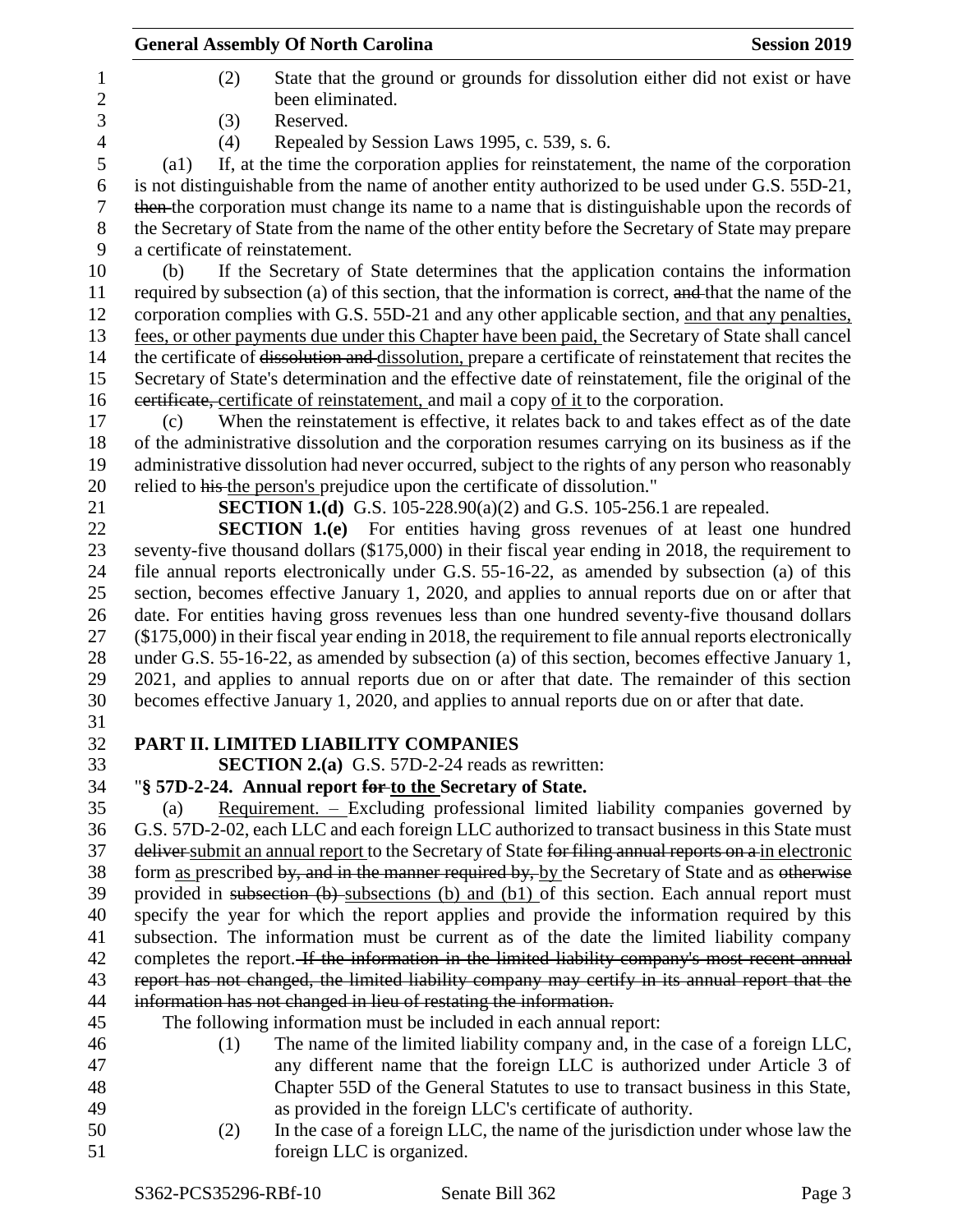|                           | <b>General Assembly Of North Carolina</b>                                                               | <b>Session 2019</b> |
|---------------------------|---------------------------------------------------------------------------------------------------------|---------------------|
| (3)                       | The street address, and the mailing address if different from the street address,                       |                     |
|                           | of the limited liability company's registered office in the this State, the county                      |                     |
|                           | in which the registered office is located, the name and e-mail address of its                           |                     |
|                           |                                                                                                         |                     |
|                           | registered agent at that office, and a statement of any change of the registered                        |                     |
|                           | office or registered agent.                                                                             |                     |
| (4)                       | The address and telephone number of its principal office.                                               |                     |
| (5)                       | The names, titles, and business street addresses of the limited liability                               |                     |
|                           | company's principal company officials-managers, principal company                                       |                     |
|                           | officials, and the name, mailing address, e-mail address, and telephone                                 |                     |
|                           | number of an individual who is authorized to provide information regarding                              |                     |
|                           | persons with the authority to bind the LLC.                                                             |                     |
| (6)                       | A brief description of the nature of its business.                                                      |                     |
| (7)                       | An e-mail address for the limited liability company, if different from the                              |                     |
|                           | e-mail address provided under subdivision (3) of this subsection.                                       |                     |
| $\left( a1\right)$        | Form; Certain Veteran-Owned Businesses. - The Secretary of State shall also provide                     |                     |
|                           | appropriate space and instructions on the annual report form for a limited liability company to         |                     |
|                           | voluntarily indicate whether or not it is a veteran-owned small business or a service-disabled          |                     |
|                           | veteran-owned small business.                                                                           |                     |
| (b)                       | <u>Due Date for Initial Annual Report. - The Secretary of State must notify limited</u>                 |                     |
|                           | liability companies of the annual report filing requirement. The first annual report of a limited       |                     |
|                           | liability company is due to be delivered submitted to the Secretary of State by April 15 of the         |                     |
|                           | year following (i) in the case of an LLC, the calendar year in which the LLC's articles of              |                     |
|                           | organization or articles of organization and conversion filed by the Secretary of State become          |                     |
|                           | effective or (ii) in the case of a foreign LLC, the calendar year in which the Secretary of State       |                     |
|                           | issues to the foreign LLC a certificate of authority to transact business in this State.                |                     |
| (b1)                      | <u>Due Date for Subsequent Annual Reports. – The limited liability company shall</u>                    |                     |
|                           | deliver submit an annual report by April 15 of each subsequent year until (i) in the case of an         |                     |
|                           | LLC, the effective date of its articles of dissolution filed by the Secretary of State or the effective |                     |
|                           | date of either a certificate of dissolution for an LLC that is not reinstated under G.S. $57D-6-06(c)$  |                     |
|                           | or a decree of dissolution that is filed by the Secretary of State as provided in G.S. 57D-6-05; (ii)   |                     |
|                           | in the case of a foreign LLC, the foreign LLC receives a certificate of withdrawal from the             |                     |
|                           | Secretary of State or the Secretary of State revokes the foreign LLC's certificate of authority         |                     |
|                           | under Part 3 of Article 7 of this Chapter; or (iii) in the case of either an LLC or foreign LLC, the    |                     |
|                           | effective date of a merger or conversion under Article 9 of this Chapter in which the limited           |                     |
|                           | liability company is a merging entity or a converting entity but not the surviving entity.              |                     |
| (c)                       | Incomplete Information. $-$ If an annual report does not contain the information                        |                     |
|                           | required by this section, the Secretary of State shall promptly notify the reporting limited liability  |                     |
|                           | company in writing and return the report to it for correction. If the report is corrected to contain    |                     |
|                           | the information required by this section and delivered submitted to the Secretary of State within       |                     |
|                           | 30 days after the effective date of notice, it is deemed to be timely delivered submitted.              |                     |
| (d)                       | Amendments. - Amendments to any previously filed annual report may be delivered                         |                     |
|                           | submitted for filing by to the Secretary of State at any time for the purpose of correcting,            |                     |
|                           | updating, or augmenting the information contained in the annual report.                                 |                     |
| (e)                       | <u>E-Mail; Confidentiality. – The Secretary of State may provide by e-mail any notice</u>               |                     |
|                           | or form required under this section if the submitting LLC to be notified has consented to receiving     |                     |
|                           | notices and forms via e-mail and has provided the Secretary of State an e-mail address for              |                     |
|                           | receiving the notices or forms. Any e-mail address provided by a submitting LLC in accordance           |                     |
|                           | with this section is confidential information and is not a public record under Chapter 132 of the       |                     |
| <b>General Statutes."</b> |                                                                                                         |                     |
|                           | <b>SECTION 2.(b)</b> G.S. 57D-1-22 reads as rewritten:                                                  |                     |
|                           | "§ 57D-1-22. Filing, service, and copying fees.                                                         |                     |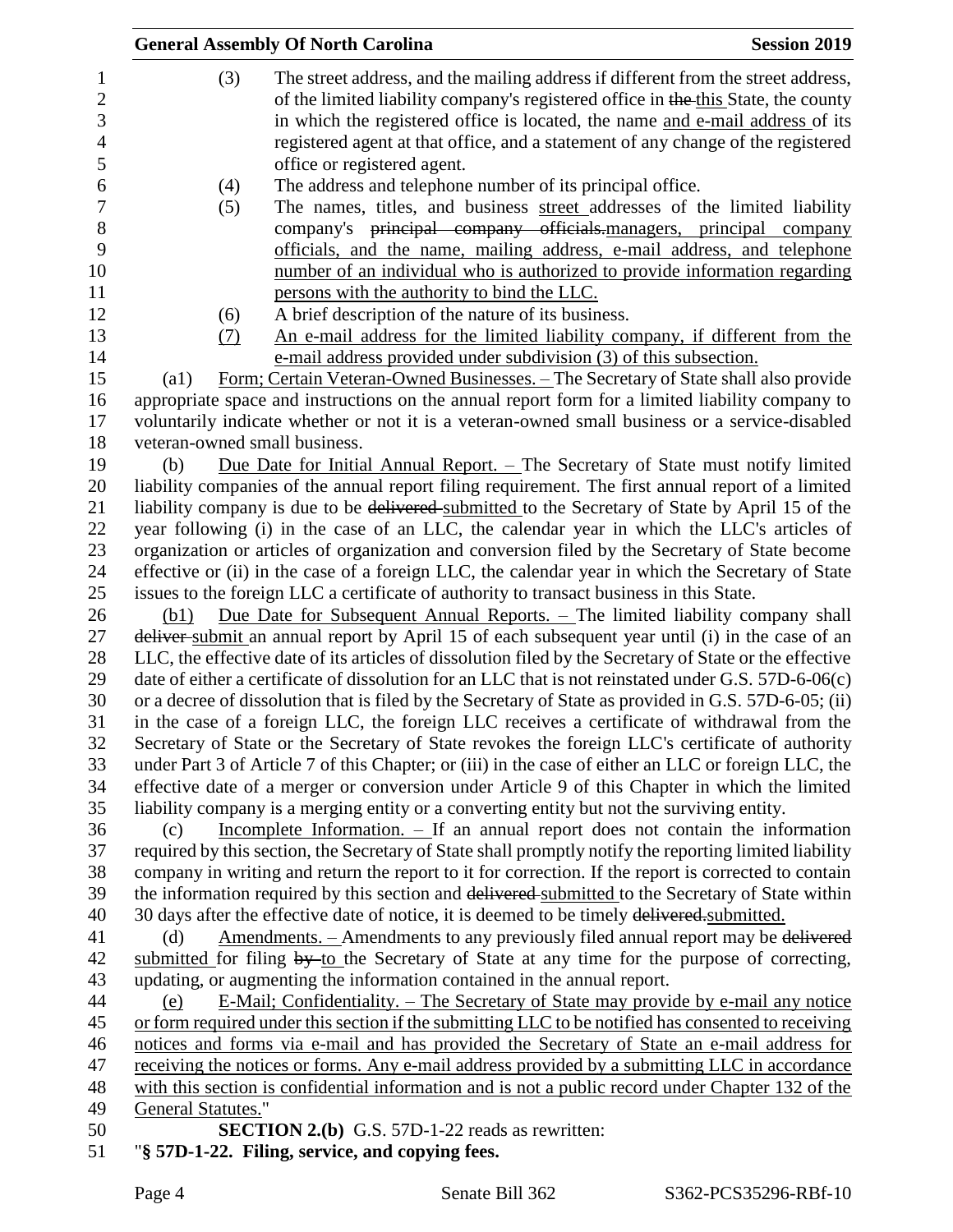| <b>General Assembly Of North Carolina</b>                                                                                                                                                           | <b>Session 2019</b> |
|-----------------------------------------------------------------------------------------------------------------------------------------------------------------------------------------------------|---------------------|
| The Secretary of State shall collect the following fees when the documents described<br>(a)                                                                                                         |                     |
| in this subsection are delivered submitted to the Secretary of State for filing:                                                                                                                    |                     |
| Document                                                                                                                                                                                            | Fee                 |
| .<br>(28)<br>Annual report                                                                                                                                                                          | 200.00125.00        |
|                                                                                                                                                                                                     |                     |
| <b>SECTION 2.(c)</b> G.S. 57D-6-06 reads as rewritten:                                                                                                                                              |                     |
| "§ 57D-6-06. Administrative dissolution.                                                                                                                                                            |                     |
| The Secretary of State may administratively dissolve an LLC if the Secretary of State<br>(a)                                                                                                        |                     |
| determines that the LLC has done any of the following:                                                                                                                                              |                     |
| The LLC has not paid within 60 days after they are due any penalties, fees, or<br>(1)                                                                                                               |                     |
| other payments due under this Chapter.                                                                                                                                                              |                     |
| The LLC does not deliver its annual report to the Secretary of State on or<br>(2)                                                                                                                   |                     |
| before the 60th day within 60 days after it is due.                                                                                                                                                 |                     |
|                                                                                                                                                                                                     |                     |
| If the Secretary of State determines that one or more grounds exist under subsection<br>(b)                                                                                                         |                     |
| (a) of this section for dissolving an LLC, the Secretary of State shall mail the LLC notice of that                                                                                                 |                     |
| determination. If, within 60 days after the notice is mailed, the LLC does not correct each ground                                                                                                  |                     |
| for dissolution or demonstrate to the satisfaction of the Secretary of State that each ground does                                                                                                  |                     |
| not exist, the Secretary of State shall administratively dissolve the LLC by signing a certificate                                                                                                  |                     |
| of dissolution that recites the ground or grounds for dissolution and the effective date of the                                                                                                     |                     |
| dissolution. The Secretary of State shall file the original certificate of dissolution and mail a copy                                                                                              |                     |
| to the LLC.                                                                                                                                                                                         |                     |
| An LLC administratively dissolved under this section may apply to the Secretary of<br>(c)                                                                                                           |                     |
| State for reinstatement. The procedures for reinstatement and for the appeal of any denial of the<br>LLC's application for reinstatement are the same as those applicable to a domestic corporation |                     |
| under G.S. 55-14-22, 55-14-23, and 55-14-24. Any penalties, fees, or other payments due under                                                                                                       |                     |
| this Chapter shall be paid prior to reinstatement. If, at the time the LLC applies for reinstatement,                                                                                               |                     |
| the name of the LLC is not distinguishable from the name of another entity authorized to be used                                                                                                    |                     |
| under G.S. 55D-21, then the LLC must change its name to a name that is distinguishable on the                                                                                                       |                     |
| records of the Secretary of State from the name of the other entity before the Secretary of State                                                                                                   |                     |
| may prepare a certificate of reinstatement. The effect of reinstatement of an LLC is the same as                                                                                                    |                     |
| for a domestic corporation under G.S. 55-14-22."                                                                                                                                                    |                     |
| SECTION 2.(d) For entities having gross revenues of at least one hundred                                                                                                                            |                     |
| seventy-five thousand dollars (\$175,000) in their fiscal year ending in 2018, the requirement to                                                                                                   |                     |
| file annual reports electronically under G.S. 57D-2-24, as amended by subsection (a) of this                                                                                                        |                     |
| section, becomes effective January 1, 2020, and applies to annual reports due on or after that                                                                                                      |                     |
| date. For entities having gross revenues less than one hundred seventy-five thousand dollars                                                                                                        |                     |
| $(\$175,000)$ in their fiscal year ending in 2018, the requirement to file annual reports electronically                                                                                            |                     |
| under G.S. 57D-2-24, as amended by subsection (a) of this section, becomes effective January 1,                                                                                                     |                     |
| 2021, and applies to annual reports due on or after that date. The remainder of this section                                                                                                        |                     |
| becomes effective January 1, 2020, and applies to annual reports due on or after that date.                                                                                                         |                     |
|                                                                                                                                                                                                     |                     |
| PART III. NONPROFIT CORPORATIONS                                                                                                                                                                    |                     |
| <b>SECTION 3.(a)</b> Article 16 of Chapter 55A of the General Statutes is amended by                                                                                                                |                     |
| adding a new section to read:                                                                                                                                                                       |                     |
| "§ 55A-16-22.1. Annual report to the Secretary of State.                                                                                                                                            |                     |
| Requirement. – Each domestic corporation and each foreign corporation authorized<br>(a)                                                                                                             |                     |
| to conduct affairs in this State shall submit an annual report to the Secretary of State, in electronic                                                                                             |                     |
| form as prescribed by the Secretary of State, that sets forth all of the following:                                                                                                                 |                     |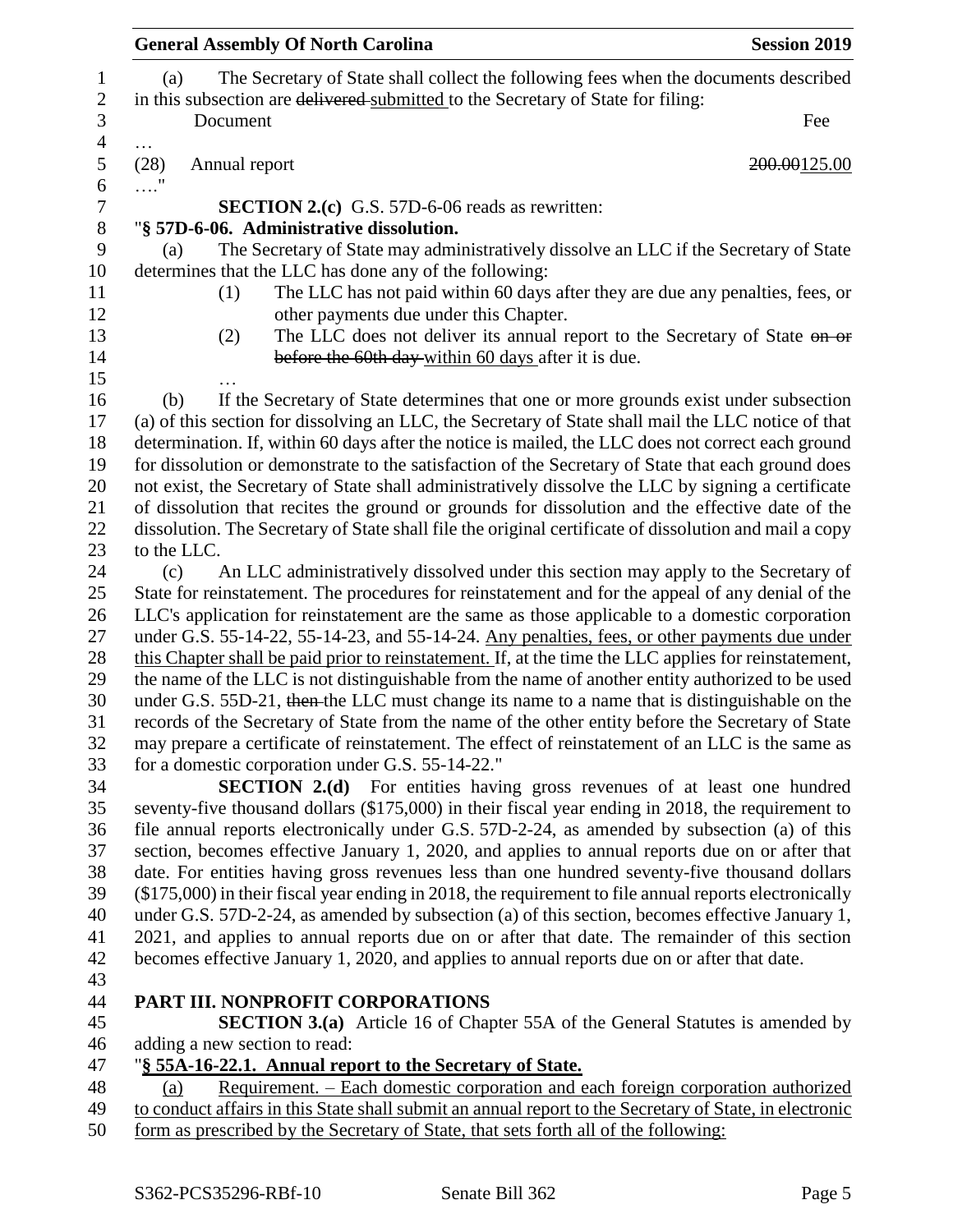|              | <b>General Assembly Of North Carolina</b>                                                                                                                                                         | <b>Session 2019</b> |
|--------------|---------------------------------------------------------------------------------------------------------------------------------------------------------------------------------------------------|---------------------|
| $\Omega$     | The name of the corporation and the state or country under whose law it is                                                                                                                        |                     |
|              | incorporated.                                                                                                                                                                                     |                     |
| (2)          | The street address, and the mailing address if different from the street address,                                                                                                                 |                     |
|              | of the registered office in this State, the county in which the registered office                                                                                                                 |                     |
|              | is located, the name and e-mail address of its registered agent at that office,                                                                                                                   |                     |
|              | and a statement of any change of the registered office or registered agent.                                                                                                                       |                     |
| <u>(3)</u>   | The address and telephone number of its principal office.                                                                                                                                         |                     |
| (4)          | The names, titles, and business street addresses of its principal officers and                                                                                                                    |                     |
|              | the name, mailing address, e-mail address, and telephone number of an                                                                                                                             |                     |
|              | individual who is authorized to provide information regarding persons with                                                                                                                        |                     |
|              | the authority to bind the corporation.                                                                                                                                                            |                     |
| (5)          | A brief description of the nature of its activities.                                                                                                                                              |                     |
| (6)          | An e-mail address for the corporation, if different from the e-mail address                                                                                                                       |                     |
|              | provided under subdivision (2) of this subsection.                                                                                                                                                |                     |
| (b)          | <u>Currency of Information. – The information in the annual report shall be current as of</u>                                                                                                     |                     |
|              | the date the annual report is submitted on behalf of the corporation.                                                                                                                             |                     |
| (c)          | Due Date. – The corporation shall submit an annual report to the Secretary of State                                                                                                               |                     |
|              | by November 15 of each year following (i) in the case of a domestic corporation, the calendar<br>year in which the corporation was formed or (ii) in the case a foreign corporation, the calendar |                     |
|              | year in which the Secretary of State issued to the foreign corporation a certificate of authority to                                                                                              |                     |
|              | conduct affairs in this State. An annual report is due each year until (i) in the case of a domestic                                                                                              |                     |
|              | corporation, the effective date of a voluntary or judicial dissolution or (ii) in the case of a foreign                                                                                           |                     |
|              | corporation, the effective date of a certificate of withdrawal or revocation of a certificate of                                                                                                  |                     |
| authority.   |                                                                                                                                                                                                   |                     |
| (d)          | Incomplete Information. - If an annual report does not contain the information                                                                                                                    |                     |
|              | required by this section, the Secretary of State shall promptly notify the reporting corporation in                                                                                               |                     |
|              | writing and return the report to it for correction. If the report is corrected to contain the                                                                                                     |                     |
|              | information required by this section and submitted to the Secretary of State within 30 days after                                                                                                 |                     |
|              | the notice, the report shall be deemed to be timely submitted.                                                                                                                                    |                     |
| (e)          | <u>Amendments. – Amendments to any previously filed annual report may be submitted</u>                                                                                                            |                     |
|              | for filing to the Secretary of State at any time for the purpose of correcting, updating, or                                                                                                      |                     |
|              | augmenting the information contained in the annual report.                                                                                                                                        |                     |
| (f)          | Delinquency. – If the Secretary of State does not receive an annual report within 60                                                                                                              |                     |
|              | days after the date the report is due, the Secretary of State may presume that the annual report is                                                                                               |                     |
|              | delinquent. This presumption may be rebutted by evidence of submission presented by the filing                                                                                                    |                     |
| corporation. |                                                                                                                                                                                                   |                     |
| (g)          | E-Mail; Confidentiality. – The Secretary of State may provide by e-mail any notice                                                                                                                |                     |
|              | or form required under this section if the submitting domestic or foreign corporation to be notified                                                                                              |                     |
|              | has consented to receiving notices and forms via e-mail and has provided the Secretary of State                                                                                                   |                     |
|              | an e-mail address for receiving the notices or forms. Any e-mail address provided by a submitting                                                                                                 |                     |
|              | corporation in accordance with this section is confidential information and is not a public record                                                                                                |                     |
|              | under Chapter 132 of the General Statutes.                                                                                                                                                        |                     |
| (h)          | Charitable Organizations or Sponsors. - A domestic or foreign corporation shall be                                                                                                                |                     |
|              | deemed to have filed an annual report required in this section if all the following have occurred:                                                                                                |                     |
| (1)          | The corporation is a charitable organization or sponsor that is licensed under                                                                                                                    |                     |
|              | Article 2 of Chapter 131F of the General Statutes.                                                                                                                                                |                     |
| (2)          | The corporation applies for the license electronically in a form prescribed by                                                                                                                    |                     |
|              | the Secretary and provides additional information in that application that is                                                                                                                     |                     |
|              | required for the annual report in this section.<br>The corporation is licensed on the annual report due date."                                                                                    |                     |
| (3)          | <b>SECTION 3.(b)</b> G.S. 55A-1-22 reads as rewritten:                                                                                                                                            |                     |
|              |                                                                                                                                                                                                   |                     |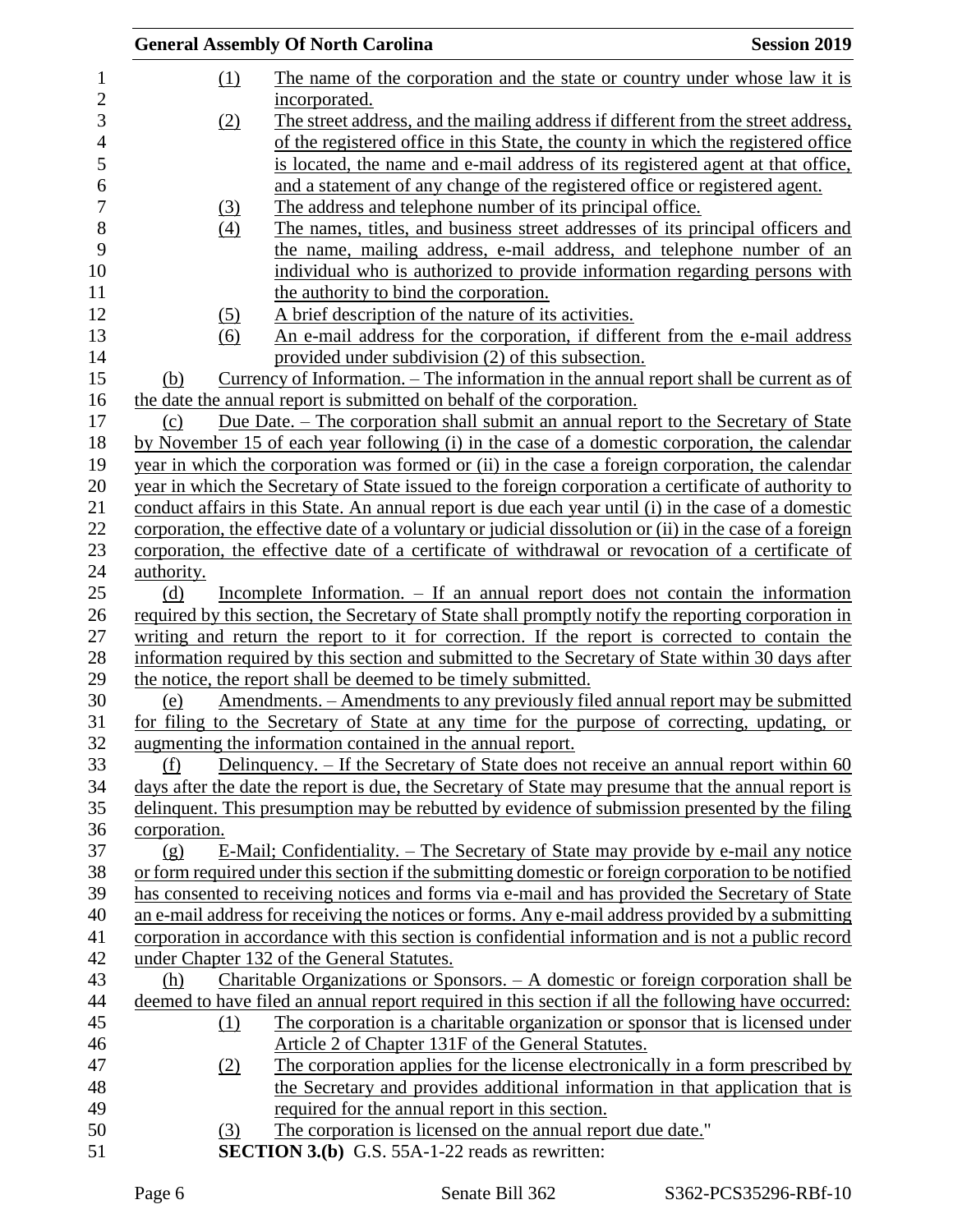|                    |      | <b>General Assembly Of North Carolina</b>                                                               | <b>Session 2019</b> |
|--------------------|------|---------------------------------------------------------------------------------------------------------|---------------------|
|                    |      | "§ 55A-1-22. Filing, service, and copying fees.                                                         |                     |
| (a)                |      | The Secretary of State shall collect the following fees when the documents described                    |                     |
|                    |      | in this subsection are delivered submitted to the Secretary for filing:                                 |                     |
| Document           |      |                                                                                                         | Fee                 |
| $\cdots$           |      |                                                                                                         |                     |
| (29)               |      | <b>Annual report</b>                                                                                    | No fee              |
|                    |      |                                                                                                         |                     |
|                    |      | <b>SECTION 3.(c)</b> G.S. 55A-14-20 reads as rewritten:                                                 |                     |
|                    |      | "§ 55A-14-20. Grounds for administrative dissolution.                                                   |                     |
|                    |      | The Secretary of State may commence a proceeding under G.S. 55A-14-21 to dissolve                       |                     |
|                    |      | administratively a corporation if: if any of the following occurs:                                      |                     |
|                    | (1)  | The corporation does not pay within 60 days after they are due any penalties,                           |                     |
|                    |      | fees, or other payments due under this Chapter; Chapter.                                                |                     |
|                    | (2)  | Repealed by Session Laws 1995, c. 539, s. 24.                                                           |                     |
|                    | (2a) | The corporation is delinquent in submitting its annual report.                                          |                     |
|                    | (3)  | The corporation is without a registered agent or registered office in this State                        |                     |
|                    |      | for 60 days or more; more.                                                                              |                     |
|                    | (4)  | The corporation does not notify the Secretary of State within 60 days that its                          |                     |
|                    |      | registered agent or registered office has been changed, that its registered agent                       |                     |
|                    |      | has resigned, or that its registered office has been discontinued; discontinued.                        |                     |
|                    | (5)  | The corporation's period of duration stated in its articles of incorporation                            |                     |
|                    |      | expires; expires.                                                                                       |                     |
|                    | (6)  | The corporation knowingly fails or refuses to answer truthfully and fully                               |                     |
|                    |      | within the time prescribed in this Chapter interrogatories propounded by the                            |                     |
|                    |      | Secretary of State in accordance with the provisions of this Chapter;                                   |                     |
|                    |      | erChapter.<br>The corporation does not designate the address of its principal office with the           |                     |
|                    | (7)  | Secretary of State or does not notify the Secretary of State within 60 days that                        |                     |
|                    |      | the principal office has changed."                                                                      |                     |
|                    |      | <b>SECTION 3.(d)</b> G.S. 55A-14-22 reads as rewritten:                                                 |                     |
|                    |      | "§ 55A-14-22. Reinstatement following administrative dissolution.                                       |                     |
| (a)                |      | A corporation administratively dissolved under G.S. 55A-14-21 may apply to the                          |                     |
|                    |      | Secretary of State for reinstatement. The application shall: shall do all of the following:             |                     |
|                    | (1)  | Recite the name of the corporation and the effective date of its administrative                         |                     |
|                    |      | dissolution; and dissolution.                                                                           |                     |
|                    | (2)  | State that the ground or grounds for dissolution either did not exist or have                           |                     |
|                    |      | been eliminated.                                                                                        |                     |
| $\left( a1\right)$ |      | If, at the time the corporation applies for reinstatement, the name of the corporation                  |                     |
|                    |      | is not distinguishable from the name of another entity authorized to be used under G.S. 55D-21,         |                     |
|                    |      | then the corporation must change its name to a name that is distinguishable upon the records of         |                     |
|                    |      | the Secretary of State from the name of the other entity before the Secretary of State may prepare      |                     |
|                    |      | a certificate of reinstatement.                                                                         |                     |
| (b)                |      | If the Secretary of State determines that the application contains the information                      |                     |
|                    |      | required by subsection (a) of this section, that the information is correct, and that the name of the   |                     |
|                    |      | corporation complies with G.S. 55D-21 and any other applicable section, and that any penalties,         |                     |
|                    |      | fees, or other payments due under this Chapter have been paid, the Secretary of State shall cancel      |                     |
|                    |      | the certificate of dissolution and dissolution, prepare a certificate of reinstatement that recites the |                     |
|                    |      | Secretary of State's determination and the effective date of reinstatement, file the original of the    |                     |
|                    |      | evertificate, certificate of reinstatement, and mail a copy of it to the corporation.                   |                     |
| (c)                |      | When the reinstatement is effective, it relates back to and takes effect as of the                      |                     |
|                    |      | effective date of the administrative dissolution and the corporation resumes carrying on its            |                     |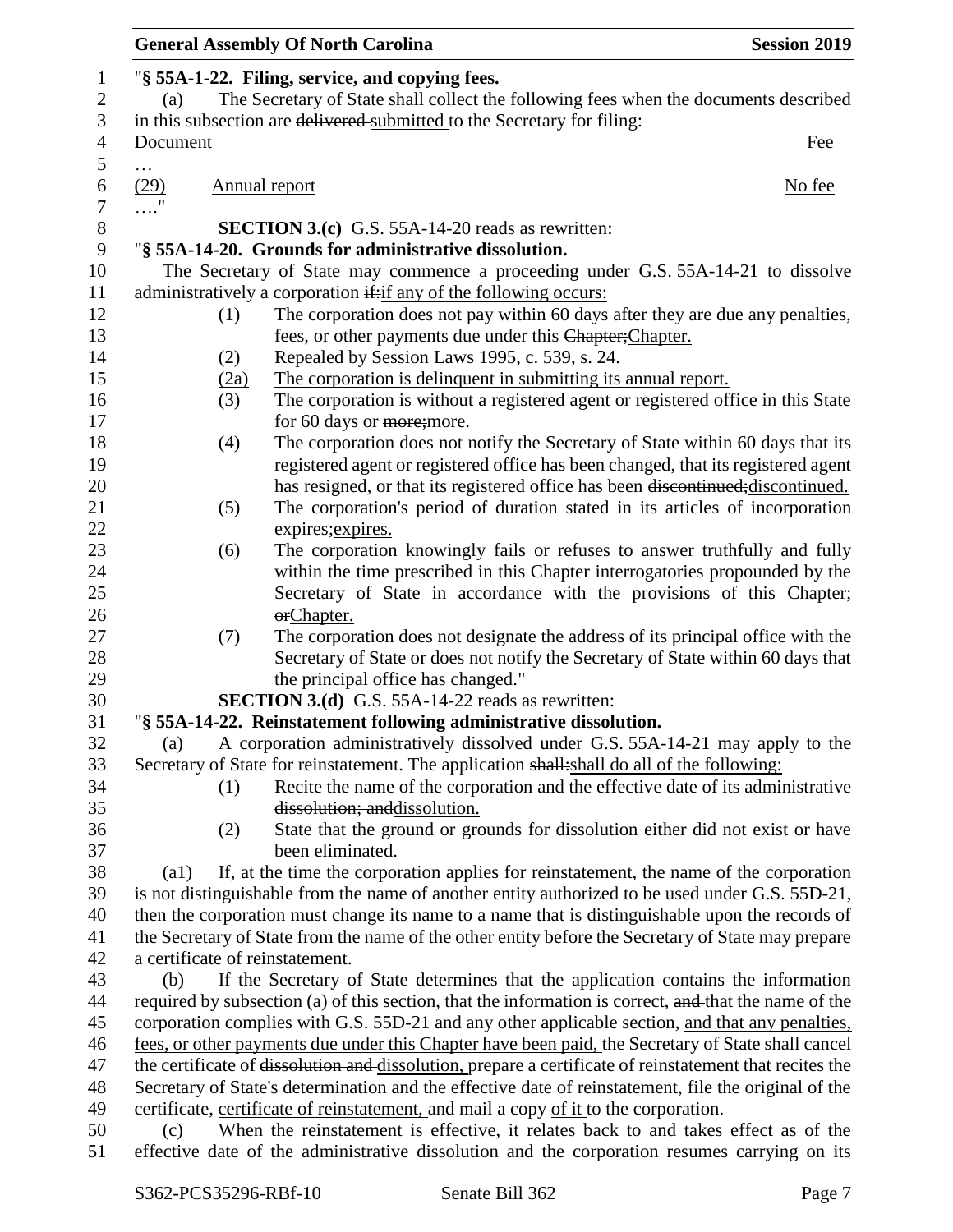| $\mathbf{1}$     | activities as if the administrative dissolution had never occurred, subject to the rights of any                  |  |  |
|------------------|-------------------------------------------------------------------------------------------------------------------|--|--|
| $\mathbf{2}$     | person who reasonably relied to his the person's prejudice upon the certificate of dissolution."                  |  |  |
| 3                | <b>SECTION 3.(e)</b> Until January 1, 2022, the Secretary of State may waive the fee                              |  |  |
| $\overline{4}$   | payable under G.S. 55A-1-22(17) by a corporation seeking reinstatement following                                  |  |  |
| $\sqrt{5}$       | administrative dissolution for delinquent filing pursuant to G.S. 55A-14-20(2a).                                  |  |  |
| 6                | <b>SECTION 3.(f)</b> This section becomes effective January 1, 2021, and applies to                               |  |  |
| $\boldsymbol{7}$ | annual reports due on or after that date.                                                                         |  |  |
| $8\,$            |                                                                                                                   |  |  |
| 9                | PART IV. LIMITED LIABILITY PARTNERSHIPS                                                                           |  |  |
| 10               | <b>SECTION 4.(a)</b> G.S. 59-84.4 reads as rewritten:                                                             |  |  |
| 11               | "§ 59-84.4. Annual report for to the Secretary of State.                                                          |  |  |
| 12               | Requirement. – Each registered limited liability partnership and each foreign limited<br>(a)                      |  |  |
| 13               | liability partnership authorized to transact business in this State shall deliver-submit to the                   |  |  |
| 14               | Secretary of State for filing an annual report, in a an electronic form prescribed by the Secretary               |  |  |
| 15               | of State, that sets forth all of the following:                                                                   |  |  |
| 16               | The name of the registered limited liability partnership or foreign limited<br>(1)                                |  |  |
| 17               | liability partnership and the state or country under whose law it is formed.                                      |  |  |
| 18               | The street address, and the mailing address if different from the street address,<br>(2)                          |  |  |
| 19               | of the registered office, office in this State, the county in which the registered                                |  |  |
| 20               | office is located, and the name and e-mail address of its registered agent at                                     |  |  |
| 21               | that office in this State, office, and a statement of any change of the registered                                |  |  |
| 22               | office or registered agent, or both agent.                                                                        |  |  |
| 23               | The street address and telephone number of its principal office.<br>(3)                                           |  |  |
| 24               | The names, titles, and business street addresses of all its partners and the<br>(3a)                              |  |  |
| 25               | name, mailing address, e-mail address, and telephone number of an individual                                      |  |  |
| 26               | who is authorized to provide information regarding persons with the authority                                     |  |  |
| 27               | to bind the partnership.                                                                                          |  |  |
| 28               | A brief description of the nature of its business.<br>(4)                                                         |  |  |
| 29               | The fiscal year end of the partnership.<br>(5)                                                                    |  |  |
| 30               | An e-mail address for the registered limited liability partnership or foreign<br>(6)                              |  |  |
| 31               | limited liability partnership, if different from the e-mail address provided                                      |  |  |
| 32               | under subdivision (2) of this subsection.                                                                         |  |  |
| 33               | If the information contained in the most recently filed annual report has not changed, a                          |  |  |
| 34               | eertification to that effect may be made instead of setting forth the information required by                     |  |  |
| 35               | subdivisions (2) through (4) of this subsection. The Secretary of State shall make available the                  |  |  |
| 36               | form required to file an annual report.                                                                           |  |  |
| 37               | Form; Certain Veteran-Owned Businesses. - The Secretary of State shall also provide<br>$\left( \text{a1} \right)$ |  |  |
| 38               | appropriate space and instructions on the annual report form for a registered limited liability                   |  |  |
| 39               | partnership or foreign limited liability partnership to voluntarily indicate whether or not it is a               |  |  |
| 40               | veteran-owned small business or a service-disabled veteran-owned small business.                                  |  |  |
| 41               | Currency of Information. – Information in the annual report must be current as of the<br>(b)                      |  |  |
| 42               | date the annual report is executed on behalf of the registered limited liability partnership or the               |  |  |
| 43               | foreign limited liability partnership.                                                                            |  |  |
| 44               | <u>Due Date. – The annual report shall be delivered submitted to the Secretary of State</u><br>(c)                |  |  |
| 45               | by the fifteenth day of the fourth month following the close of the registered or foreign limited                 |  |  |
| 46               | liability partnership's fiscal year.                                                                              |  |  |
| 47               | Incomplete Information. $-$ If an annual report does not contain the information<br>(d)                           |  |  |
| 48               | required by this section, the Secretary of State shall promptly notify the reporting registered or                |  |  |
| 49               | foreign limited liability partnership in writing and return the report to it for correction. If the               |  |  |
| 50               | report is corrected to contain the information required by this section and delivered submitted to                |  |  |
|                  |                                                                                                                   |  |  |

**General Assembly Of North Carolina Session 2019**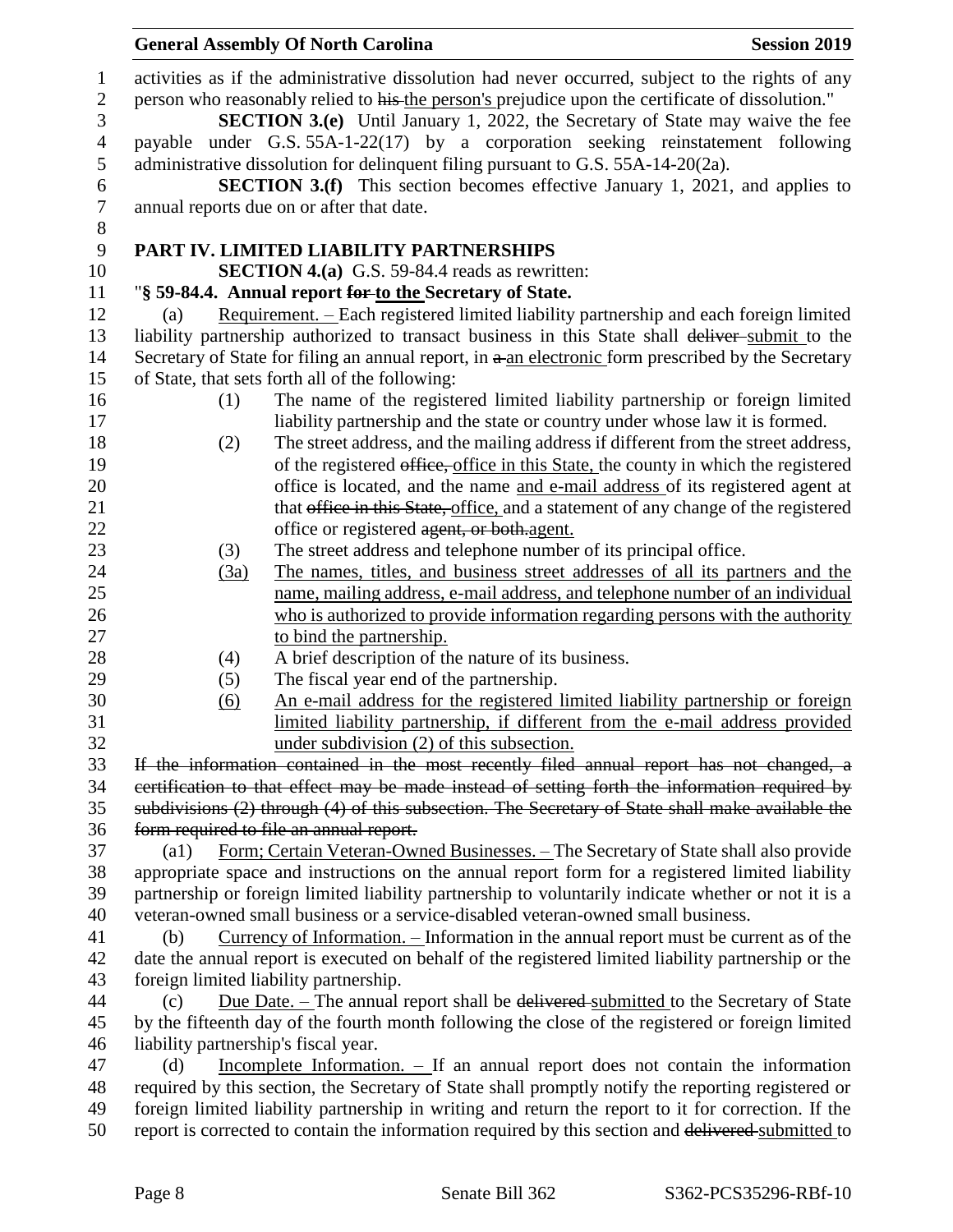|                  | <b>General Assembly Of North Carolina</b>                                                             | <b>Session 2019</b> |  |
|------------------|-------------------------------------------------------------------------------------------------------|---------------------|--|
| $\mathbf{1}$     | the Secretary of State within 30 days after the effective date of notice, it is shall be deemed to be |                     |  |
| $\overline{2}$   | timely filed.submitted.                                                                               |                     |  |
| 3                | Amendments. - Amendments to any previously filed annual report may be filed with<br>(e)               |                     |  |
| $\overline{4}$   | submitted for filing to the Secretary of State at any time for the purpose of correcting, updating,   |                     |  |
| 5                | or augmenting the information contained in the annual report.                                         |                     |  |
| 6                | Revocation of Registration. - The Secretary of State may revoke the registration of a<br>(f)          |                     |  |
| $\boldsymbol{7}$ | registered limited liability partnership or foreign limited liability partnership if the Secretary of |                     |  |
| $8\,$            | State determines that: that any of the following has occurred:                                        |                     |  |
| 9                | The registered limited liability partnership or foreign limited liability<br>(1)                      |                     |  |
| 10               | partnership has not paid, within 60 days after they are due, any penalties, fees,                     |                     |  |
| 11               | or other payments due under this Chapter; Chapter.                                                    |                     |  |
| 12               | The registered limited liability partnership or foreign limited liability<br>(2)                      |                     |  |
| 13               | partnership does not deliver submit its annual report to the Secretary of State                       |                     |  |
| 14               | on or before the date it is due; within 60 days after it is due.                                      |                     |  |
| 15               | The registered limited liability partnership or foreign limited liability<br>(3)                      |                     |  |
| 16               | partnership has been without a registered agent or registered office in this                          |                     |  |
| 17               | State for 60 days or more; ormore.                                                                    |                     |  |
| 18               | The registered limited liability partnership or foreign limited liability<br>(4)                      |                     |  |
| 19               | partnership does not notify the Secretary of State within 60 days of the change,                      |                     |  |
| 20               | resignation, or discontinuance that its registered agent or registered office has                     |                     |  |
| 21               | been changed, that its registered agent has resigned, or that its registered office                   |                     |  |
| $22\,$           | has been discontinued.                                                                                |                     |  |
| 23               | <u>Revocation Process. - If the Secretary of State determines that one or more grounds</u><br>(g)     |                     |  |
| 24               | exist under subsection (f) of this section for revoking the registration of the registered limited    |                     |  |
| 25               | liability partnership or foreign limited liability partnership, the Secretary of State shall mail the |                     |  |
| 26               | registered limited liability partnership or foreign limited liability partnership written notice of   |                     |  |
| 27               | that determination. If, within 60 days after the notice is mailed, the registered limited liability   |                     |  |
| 28               | partnership or foreign limited liability partnership does not correct each ground for revocation or   |                     |  |
| 29               | demonstrate to the reasonable satisfaction of the Secretary of State that each ground does not        |                     |  |
| 30               | exist, the Secretary of State shall revoke the registration of a registered limited liability         |                     |  |
| 31               | partnership or foreign limited liability partnership by signing a certificate of revocation that      |                     |  |
| 32               | recites the ground or grounds for revocation and its effective date. The Secretary of State shall     |                     |  |
| 33               | file the original certificate of revocation and mail a copy to the registered limited liability       |                     |  |
| 34               | partnership or foreign limited liability partnership.                                                 |                     |  |
| 35               | Application for Reinstatement. - A registered limited liability partnership or foreign<br>(h)         |                     |  |
| 36               | limited liability partnership whose registration is revoked under this section may apply to the       |                     |  |

 Secretary of State for reinstatement. If, at the time the registered limited liability partnership applies for reinstatement, the name of the registered limited liability partnership is not 39 distinguishable from the name of another entity authorized to be used under G.S. 55D-21, then the registered limited liability partnership must change its name to a name that is distinguishable upon the records of the Secretary of State from the name of the other entity before the Secretary of State may prepare a certificate of reinstatement. The procedures for reinstatement and for the appeal of any denial of the registered limited liability partnership or foreign limited liability 44 partnership's application for reinstatement shall be are the same procedures applicable to business corporations under G.S. 55-14-22, 55-14-23, and 55-14-24. Any penalties, fees, or other payments due under this Chapter shall be paid prior to reinstatement. The effect of reinstatement 47 of a limited liability partnership shall be is the same as for a corporation under G.S. 55-14-22.

 (i) E-Mail; Confidentiality. – The Secretary of State may provide by e-mail any notice or form required under this section if the submitting registered limited liability partnership or foreign limited liability partnership to be notified has consented to receiving notices and forms via e-mail and has provided the Secretary of State an e-mail address for receiving the notices or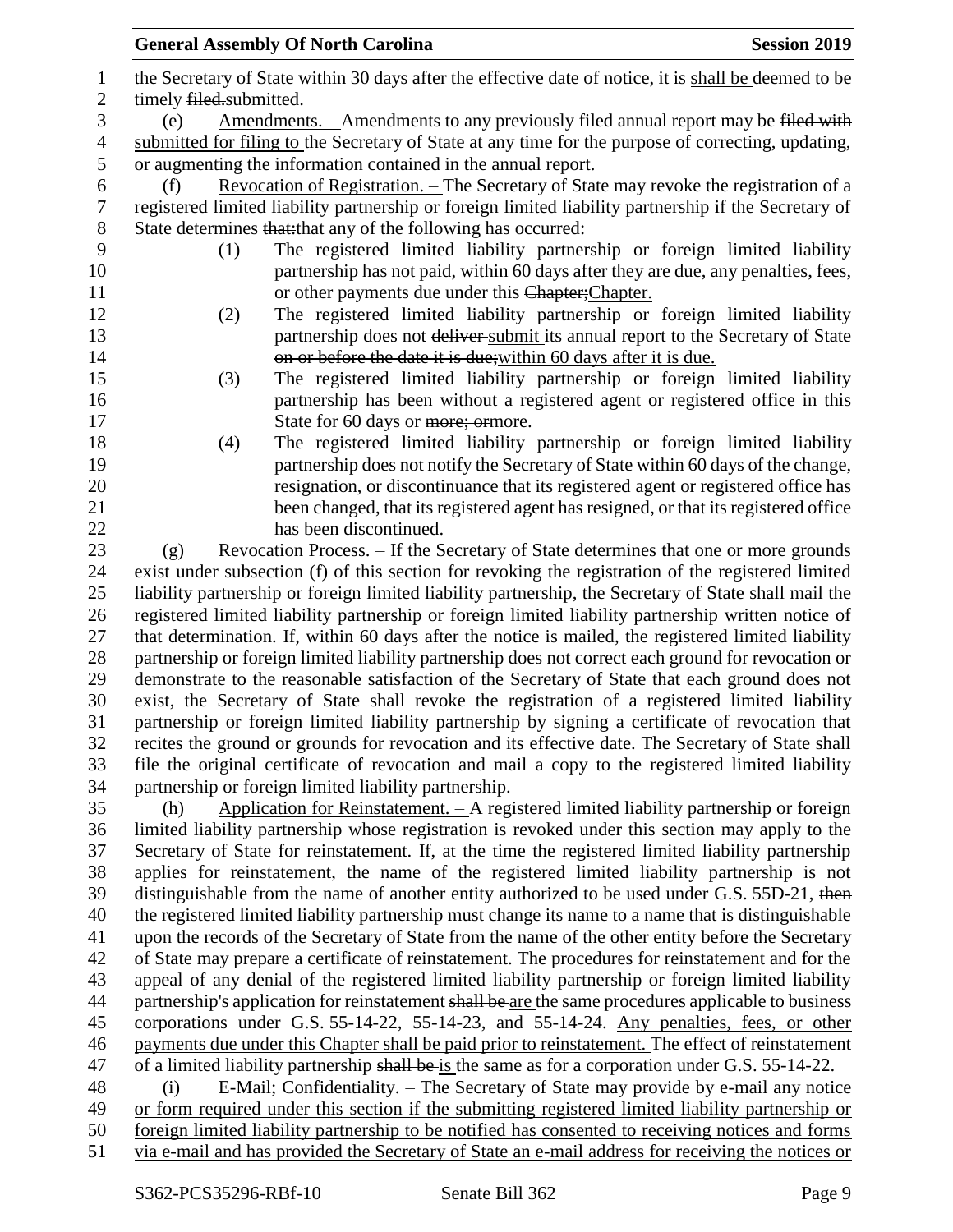|                                 | <b>General Assembly Of North Carolina</b>                                                                | <b>Session 2019</b> |
|---------------------------------|----------------------------------------------------------------------------------------------------------|---------------------|
|                                 | forms. Any e-mail address provided by a submitting registered limited liability partnership or           |                     |
|                                 | foreign limited liability partnership in accordance with this section is confidential information        |                     |
|                                 | and is not a public record under Chapter 132 of the General Statutes."                                   |                     |
|                                 | <b>SECTION 4.(b)</b> G.S. 59-35.2 reads as rewritten:                                                    |                     |
|                                 | "§ 59-35.2. Filing, service, and copying fees.                                                           |                     |
| (a)                             | The Secretary of State shall collect the following fees when the documents described                     |                     |
|                                 | in this subsection are submitted by a partnership to the Secretary of State for filing:                  |                     |
|                                 | Document                                                                                                 | Fee                 |
| $\cdots$                        |                                                                                                          |                     |
| (18)                            |                                                                                                          |                     |
| $\ldots$ "                      |                                                                                                          |                     |
|                                 | SECTION 4.(c) For entities having gross revenues of at least one hundred                                 |                     |
|                                 | seventy-five thousand dollars (\$175,000) in their fiscal year ending in 2018, the requirement to        |                     |
|                                 | file annual reports electronically under G.S. 59-84.4, as amended by subsection (a) of this              |                     |
|                                 | section, becomes effective January 1, 2020, and applies to annual reports due on or after that           |                     |
|                                 | date. For entities having gross revenues less than one hundred seventy-five thousand dollars             |                     |
|                                 | $(\$175,000)$ in their fiscal year ending in 2018, the requirement to file annual reports electronically |                     |
|                                 | under G.S. 59-84.4, as amended by subsection (a) of this section, becomes effective January 1,           |                     |
|                                 | 2021, and applies to annual reports due on or after that date. The remainder of this section             |                     |
|                                 | becomes effective January 1, 2020, and applies to annual reports due on or after that date.              |                     |
|                                 |                                                                                                          |                     |
|                                 | <b>PART V. LIMITED PARTNERSHIPS</b>                                                                      |                     |
|                                 | <b>SECTION 5.(a)</b> Part 1 of Article 5 of Chapter 59 of the General Statutes is amended                |                     |
| by adding new sections to read: |                                                                                                          |                     |
|                                 | "§ 59-109. Annual report to the Secretary of State.                                                      |                     |
| (a)                             | Requirement. – Each limited partnership and each foreign limited partnership                             |                     |
|                                 | authorized to transact business in this State shall submit an annual report to the Secretary of State    |                     |
|                                 | in an electronic form as prescribed by the Secretary of State. The following information shall be        |                     |
| included in each annual report: |                                                                                                          |                     |
| (1)                             | The name of the limited partnership, and in the case of a foreign limited                                |                     |
|                                 | partnership, any different name that the foreign limited partnership is                                  |                     |
|                                 | authorized under Article 3 of Chapter 55D of the General Statutes to use to                              |                     |
|                                 | transact business in this State, as provided in the foreign limited partnership's                        |                     |
|                                 | certificate of authority.                                                                                |                     |
| (2)                             | In the case of a foreign limited partnership, the name of the jurisdiction under                         |                     |
|                                 | whose law the foreign limited partnership is organized.                                                  |                     |
| $\left(3\right)$                | The street address, and the mailing address if different from the street address,                        |                     |
|                                 | of the registered office in this State, the county in which the registered office                        |                     |
|                                 | is located, and the name and e-mail address of its registered agent at that                              |                     |
|                                 | office, and a statement of any change of the registered office or registered                             |                     |
|                                 | agent.                                                                                                   |                     |
| $\left(4\right)$                | The address and telephone number of its principal office.                                                |                     |
| (5)                             | The names, titles, and business street address of all general partners and the                           |                     |
|                                 | name, mailing address, e-mail address, and telephone number of an individual                             |                     |
|                                 | who is authorized to provide information regarding persons with the authority                            |                     |
|                                 | to bind the partnership.                                                                                 |                     |
| <u>(6)</u>                      | A brief description of the nature of its business.                                                       |                     |
| (7)                             | The fiscal year end of the limited partnership.                                                          |                     |
|                                 | The year for which the annual report applies.                                                            |                     |
| (8)                             |                                                                                                          |                     |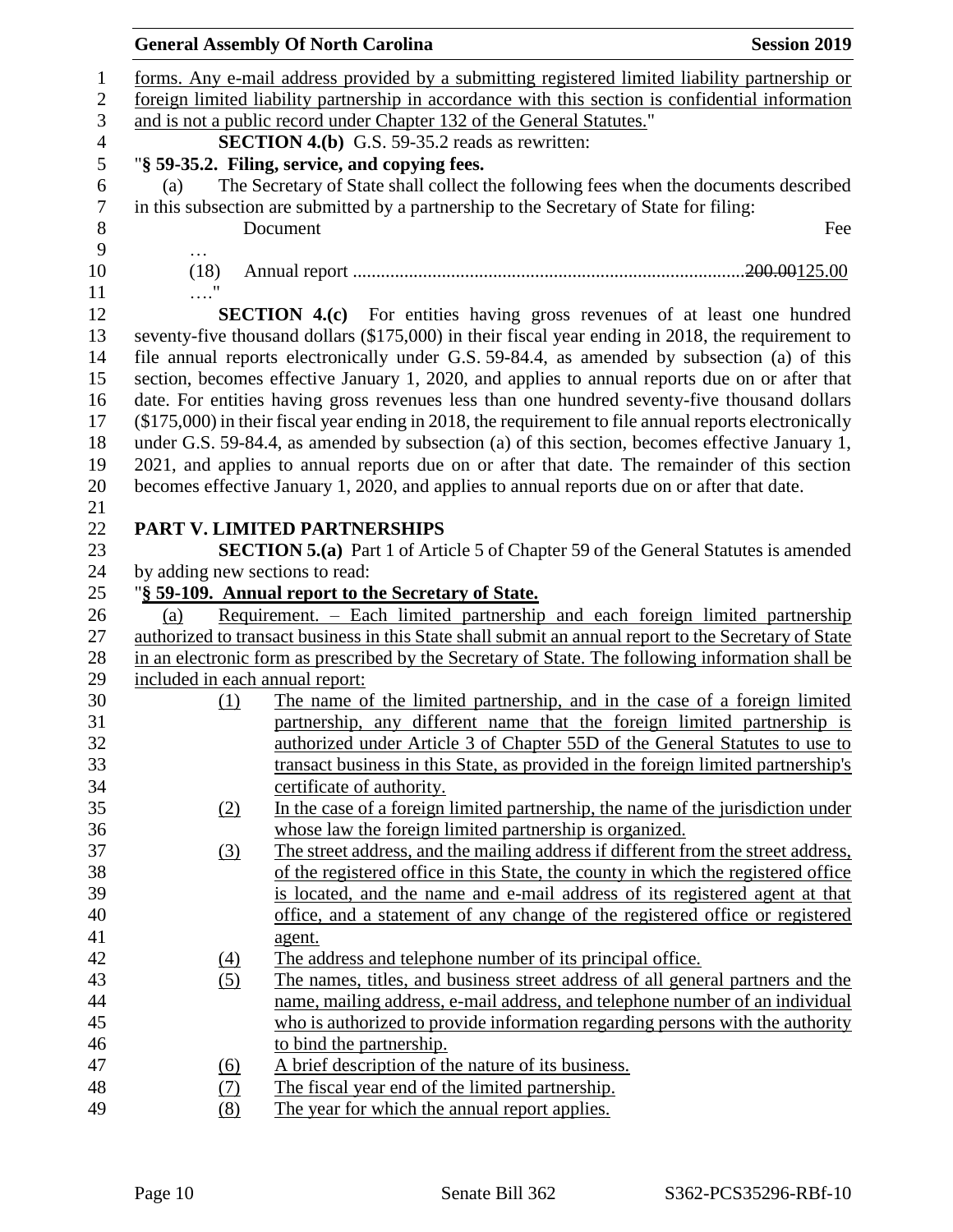|                |                   | <b>General Assembly Of North Carolina</b>                                                                                                                                                           | <b>Session 2019</b> |
|----------------|-------------------|-----------------------------------------------------------------------------------------------------------------------------------------------------------------------------------------------------|---------------------|
| $\mathbf{1}$   | (9)               | An e-mail address for the limited partnership or foreign limited partnership, if                                                                                                                    |                     |
| 2<br>3         |                   | different from the e-mail address provided under subdivision (3) of this<br>subsection.                                                                                                             |                     |
| $\overline{4}$ | (b)               | <u>Currency of Information. – Information in the annual report shall be current as of the</u>                                                                                                       |                     |
| 5              |                   | date the annual report is submitted on behalf of the limited partnership or the foreign limited                                                                                                     |                     |
| 6              | partnership.      |                                                                                                                                                                                                     |                     |
| 7              | (c)               | Due Date. – The annual report shall be submitted to the Secretary of State by the                                                                                                                   |                     |
| $8\,$          |                   | fifteenth day of the fourth month following the close of the limited partnership's fiscal year.                                                                                                     |                     |
| 9              | (d)               | Incomplete Information. – If an annual report does not contain the information                                                                                                                      |                     |
| 10             |                   | required by this section, the Secretary of State shall promptly notify the limited partnership in                                                                                                   |                     |
| 11             |                   | writing and return the report to it for correction. If the report is corrected to contain the                                                                                                       |                     |
| 12             |                   | information required by this section and submitted to the Secretary of State within 30 days after                                                                                                   |                     |
| 13             |                   | the effective date of notice, it shall be deemed to be timely submitted.                                                                                                                            |                     |
| 14             | (e)               | <u>Amendments. – Amendments to any previously filed annual report may be submitted</u>                                                                                                              |                     |
| 15             |                   | for filing to the Secretary of State at any time for the purpose of correcting, updating, or                                                                                                        |                     |
| 16             |                   | augmenting the information contained in the annual report.                                                                                                                                          |                     |
| 17             | (f)               | E-Mail; Confidentiality. – The Secretary of State may provide by e-mail any notice                                                                                                                  |                     |
| 18             |                   | or form required under this section if the submitting limited partnership or foreign limited                                                                                                        |                     |
| 19             |                   | partnership to be notified has consented to receiving notices and forms via e-mail and has                                                                                                          |                     |
| 20<br>21       |                   | provided the Secretary of State an e-mail address for receiving the notices or forms. Any e-mail                                                                                                    |                     |
| 22             |                   | address provided by a limited partnership or foreign limited partnership in accordance with this<br>section is confidential information and is not a public record under Chapter 132 of the General |                     |
| 23             | Statutes.         |                                                                                                                                                                                                     |                     |
| 24             |                   | "§ 59-110. Grounds for revocation.                                                                                                                                                                  |                     |
| 25             | (a)               | The Secretary of State may revoke the registration of a limited partnership or the                                                                                                                  |                     |
| 26             |                   | certificate of authority of a foreign limited partnership if the Secretary of State determines that                                                                                                 |                     |
| 27             |                   | any of the following has occurred:                                                                                                                                                                  |                     |
| 28             | (1)               | The limited partnership or foreign limited partnership has not paid, within 60                                                                                                                      |                     |
| 29             |                   | days after they are due, any penalties, fees, or other payments due under this                                                                                                                      |                     |
| 30             |                   | Chapter.                                                                                                                                                                                            |                     |
| 31             | (2)               | The limited partnership or foreign limited partnership does not submit its                                                                                                                          |                     |
| 32             |                   | annual report to the Secretary of State within 60 days after it is due.                                                                                                                             |                     |
| 33             | (3)               | The limited partnership or foreign limited partnership has been without a                                                                                                                           |                     |
| 34             |                   | registered agent or registered office in this State for 60 days or more.                                                                                                                            |                     |
| 35             | $\underline{(4)}$ | The limited partnership or foreign limited partnership does not notify the                                                                                                                          |                     |
| 36             |                   | Secretary of State within 60 days of the change, resignation, or discontinuance                                                                                                                     |                     |
| 37             |                   | that its registered agent or registered office has been changed, that its                                                                                                                           |                     |
| 38             |                   | registered agent has resigned, or that its registered office has been                                                                                                                               |                     |
| 39             |                   | discontinued.                                                                                                                                                                                       |                     |
| 40             | (b)               | If the Secretary of State determines that one or more grounds exist under subsection                                                                                                                |                     |
| 41             |                   | (a) of this section for revoking the registration of the limited partnership or the certificate of                                                                                                  |                     |
| 42             |                   | authority of a foreign limited partnership, the Secretary of State shall mail the registered limited                                                                                                |                     |
| 43             |                   | partnership or foreign limited partnership written notice of that determination. If, within 60 days                                                                                                 |                     |
| 44             |                   | after the notice is mailed, the limited partnership or foreign limited partnership does not correct                                                                                                 |                     |
| 45             |                   | each ground for revocation or demonstrate to the satisfaction of the Secretary of State that each                                                                                                   |                     |
| 46             |                   | ground does not exist, the Secretary of State shall revoke the registration of a limited partnership                                                                                                |                     |
| 47             |                   | or foreign limited partnership by signing a certification of revocation that recites the ground or                                                                                                  |                     |
| 48             |                   | grounds for revocation and its effective date. The Secretary of State shall file the original                                                                                                       |                     |
| 49             |                   | certificate of revocation and mail a copy to the limited partnership or foreign limited partnership.                                                                                                |                     |
| 50             | (c)               | A limited partnership or foreign limited partnership whose registration is revoked                                                                                                                  |                     |
| 51             |                   | under this section may apply to the Secretary of State for reinstatement. The procedures for                                                                                                        |                     |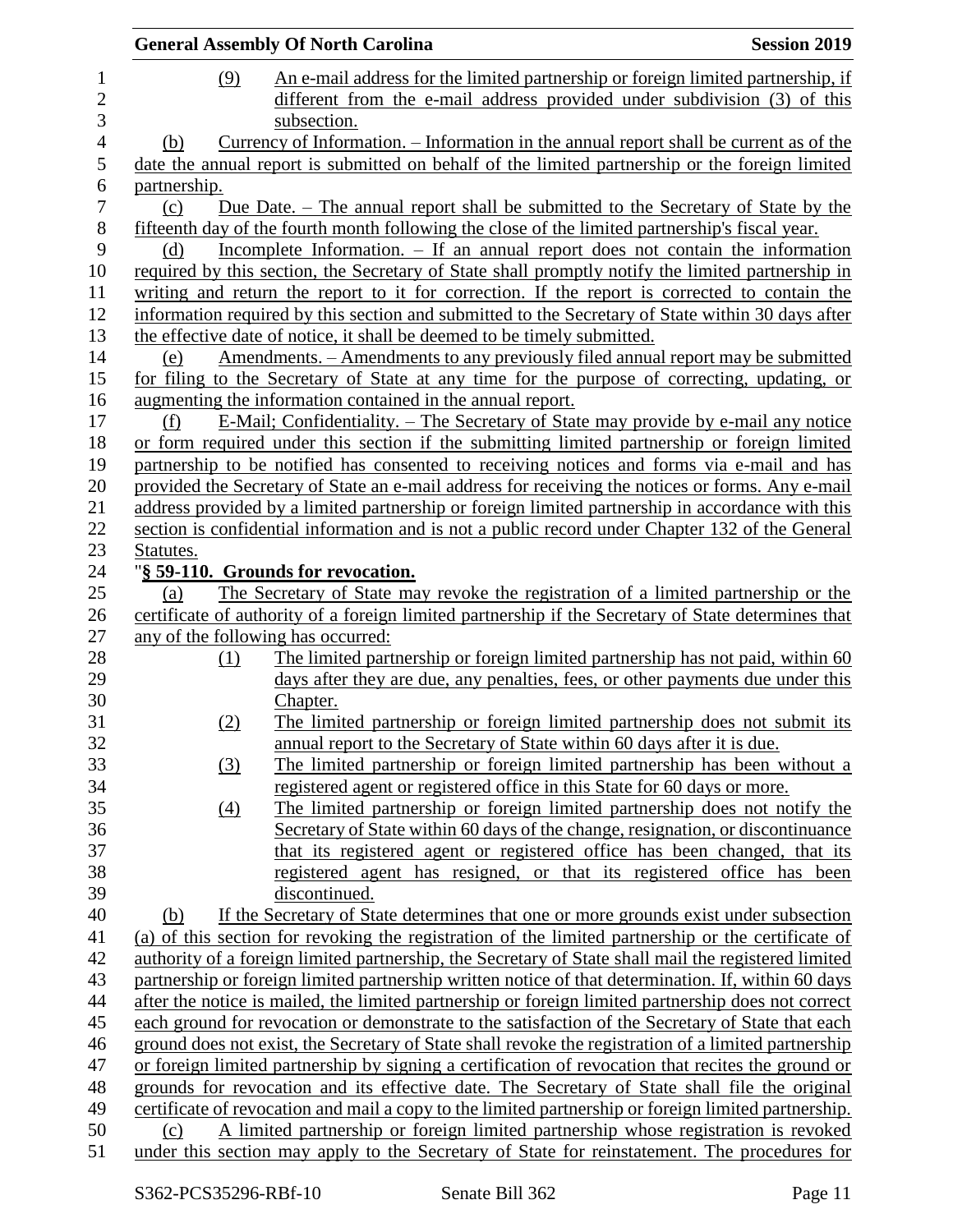## **General Assembly Of North Carolina Session 2019**

| $\mathbf{1}$     |                                                                                                     |                              | reinstatement and for the appeal of any denial of the limited partnership's application for             |  |  |  |
|------------------|-----------------------------------------------------------------------------------------------------|------------------------------|---------------------------------------------------------------------------------------------------------|--|--|--|
| $\mathbf{2}$     | reinstatement are the same as those applicable to a domestic corporation under G.S. 55-14-22,       |                              |                                                                                                         |  |  |  |
| 3                | 55-14-23, and 55-14-24. Any penalties, fees, or other payments due under this Chapter shall be      |                              |                                                                                                         |  |  |  |
| $\overline{4}$   |                                                                                                     | paid prior to reinstatement. |                                                                                                         |  |  |  |
| 5                | (d)                                                                                                 |                              | If, at the time the limited partnership applies for reinstatement, the name of the limited              |  |  |  |
| $\boldsymbol{6}$ |                                                                                                     |                              | partnership or foreign limited partnership is not distinguishable from the name of another entity       |  |  |  |
| $\tau$           | authorized to be used under G.S. 55D-21, the limited partnership or foreign limited partnership     |                              |                                                                                                         |  |  |  |
| $\,8\,$          | shall change its name to a name that is distinguishable upon the records of the Secretary of State  |                              |                                                                                                         |  |  |  |
| $\overline{9}$   | from the name of the other entity before the Secretary of State may prepare a certificate of        |                              |                                                                                                         |  |  |  |
| 10               | reinstatement. The effect of reinstatement of a limited partnership or foreign limited partnership  |                              |                                                                                                         |  |  |  |
| 11               |                                                                                                     |                              | is the same as for a corporation under G.S. 55-14-22."                                                  |  |  |  |
| 12<br>13         |                                                                                                     |                              | <b>SECTION 5.(b)</b> G.S. 59-1106 reads as rewritten:<br>"§ 59-1106. Filing, service, and copying fees. |  |  |  |
| 14               | (a)                                                                                                 |                              | The Secretary of State shall collect the following fees when the documents described                    |  |  |  |
| 15               |                                                                                                     |                              | in this subsection are delivered submitted to the Secretary of State for filing:                        |  |  |  |
| 16               |                                                                                                     |                              | Fee<br>Document                                                                                         |  |  |  |
| 17               |                                                                                                     |                              |                                                                                                         |  |  |  |
| 18               |                                                                                                     | (22)                         | Annual report for a limited liability limited partnership 200.00125.00                                  |  |  |  |
| 19               |                                                                                                     |                              |                                                                                                         |  |  |  |
| 20               | (c)                                                                                                 |                              | The Secretary of State shall collect the following fees for copying, comparing, and                     |  |  |  |
| 21               |                                                                                                     |                              | certifying a copy of any filed document relating to a domestic or foreign limited partnership:          |  |  |  |
| 22               |                                                                                                     | (1)                          | One dollar $(\$1.00)$ a page for copying or comparing a copy to the original;                           |  |  |  |
| 23               |                                                                                                     |                              | andoriginal.                                                                                            |  |  |  |
| 24               |                                                                                                     | (2)                          | Fifteen dollars (\$15.00) for a paper certificate.                                                      |  |  |  |
| 25               |                                                                                                     | (3)                          | Ten dollars (\$10.00) for an electronic certificate.                                                    |  |  |  |
| 26               | (d)                                                                                                 |                              | Repealed by Session Laws 2001-387, s. 171(b), effective January 1, 2002."                               |  |  |  |
| 27               |                                                                                                     |                              | <b>SECTION 5.(c)</b> This section becomes effective January 1, 2021, and applies to                     |  |  |  |
| 28               |                                                                                                     |                              | annual reports due on or after that date.                                                               |  |  |  |
| 29               |                                                                                                     |                              |                                                                                                         |  |  |  |
| 30               |                                                                                                     |                              | PART VI. NONPROFIT CORPORATIONS RECEIVING REFUNDS OF SALES AND                                          |  |  |  |
| 31<br>32         | <b>USE TAX</b>                                                                                      |                              | <b>SECTION 6.(a)</b> G.S. 105-164.14(b) reads as rewritten:                                             |  |  |  |
| 33               |                                                                                                     |                              | "(b) Nonprofit Entities and Hospital Drugs. - A nonprofit entity is allowed a semiannual                |  |  |  |
| 34               |                                                                                                     |                              | refund of sales and use taxes paid by it under this Article on direct purchases of tangible personal    |  |  |  |
| 35               |                                                                                                     |                              | property and services for use in carrying on the work of the nonprofit entity. Sales and use tax        |  |  |  |
| 36               |                                                                                                     |                              | liability indirectly incurred by a nonprofit entity through reimbursement to an authorized person       |  |  |  |
| 37               |                                                                                                     |                              | of the entity for the purchase of tangible personal property and services for use in carrying on the    |  |  |  |
| 38               |                                                                                                     |                              | work of the nonprofit entity is considered a direct purchase by the entity. Sales and use tax           |  |  |  |
| 39               |                                                                                                     |                              | liability indirectly incurred by a nonprofit entity on building materials, supplies, fixtures, and      |  |  |  |
| 40               |                                                                                                     |                              | equipment that become a part of or annexed to any building or structure that is owned or leased         |  |  |  |
| 41               |                                                                                                     |                              | by the nonprofit entity and is being erected, altered, or repaired for use by the nonprofit entity      |  |  |  |
| 42               |                                                                                                     |                              | for carrying on its nonprofit activities is considered a sales or use tax liability incurred on direct  |  |  |  |
| 43               |                                                                                                     |                              | purchases by the nonprofit entity. The refund allowed under this subsection does not apply to           |  |  |  |
| 44               | purchases of electricity, telecommunications service, ancillary service, piped natural gas, video   |                              |                                                                                                         |  |  |  |
| 45               | programming, or a prepaid meal plan. A request for a refund must be in writing and must include     |                              |                                                                                                         |  |  |  |
| 46               | any information the following information: (i) name, (ii) mailing address, (iii) e-mail address,    |                              |                                                                                                         |  |  |  |
| 47               | (iv) registration number issued by the Secretary of State, if applicable, and (v) other information |                              |                                                                                                         |  |  |  |
| 48               | and documentation required by the Secretary. A request for a refund for the first six months of a   |                              |                                                                                                         |  |  |  |
| 49               |                                                                                                     |                              | calendar year is due the following October 15; a request for a refund for the second six months         |  |  |  |
| 50               |                                                                                                     |                              | of a calendar year is due the following April 15. The aggregate annual refund amount allowed an         |  |  |  |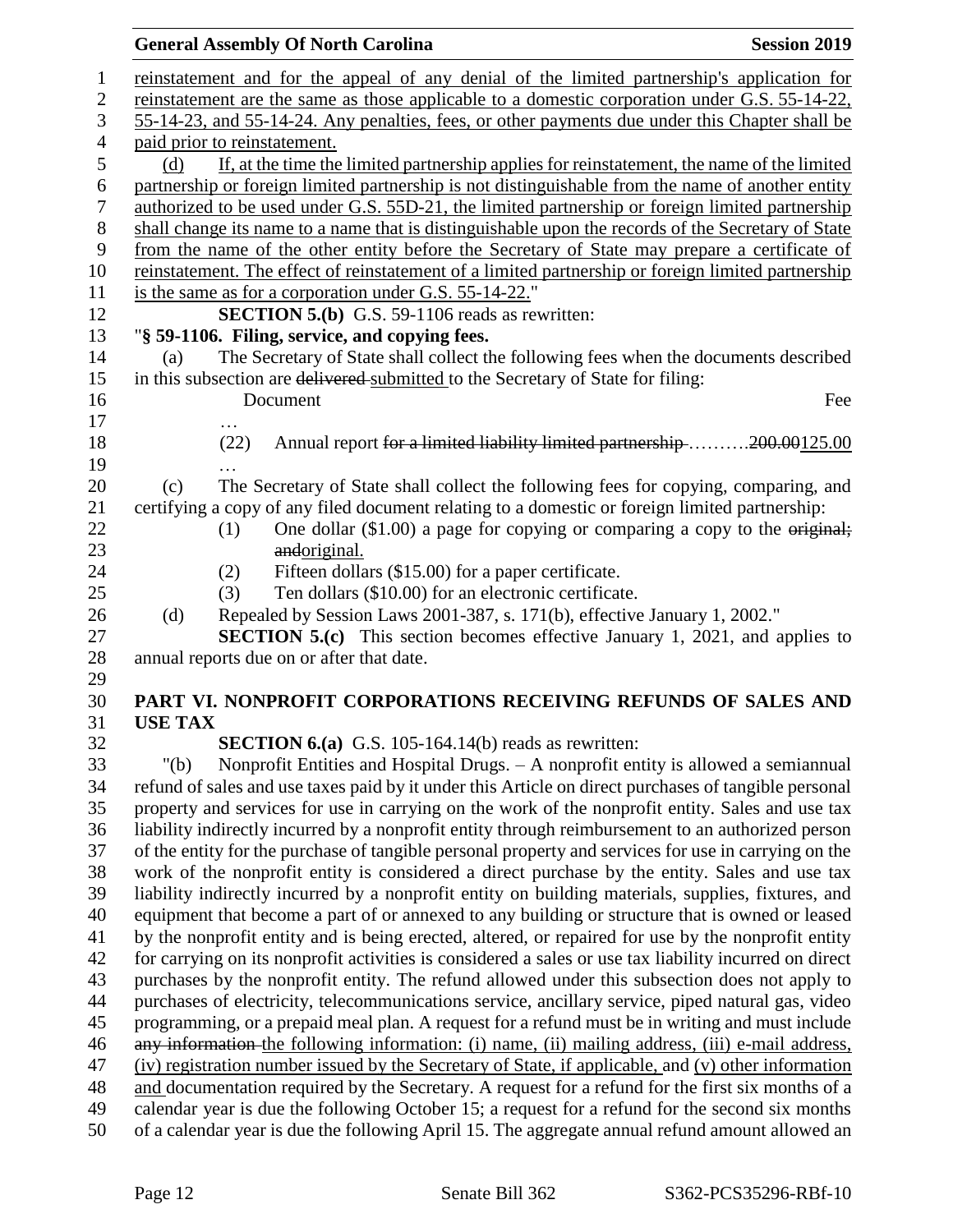| entity under this subsection for the State's fiscal year may not exceed thirty-one million seven<br>$\mathbf{1}$<br>$\boldsymbol{2}$<br>hundred thousand dollars (\$31,700,000).<br>3<br>. "<br><b>SECTION 6.(b)</b> G.S. 105-259(b) reads as rewritten:<br>4<br>5<br>Disclosure Prohibited. - An officer, an employee, or an agent of the State who has<br>" $(b)$<br>access to tax information in the course of service to or employment by the State may not disclose<br>6<br>$\tau$<br>the information to any other person except as provided in this subsection. Standards used or to<br>be used for the selection of returns for examination and data used or to be used for determining<br>8<br>9<br>the standards may not be disclosed for any purpose. All other tax information may be disclosed<br>10<br>only if the disclosure is made for one of the following purposes:<br>11<br>12<br>(16)<br>To furnish to the Department of Secretary of State the name, address, tax year<br>end, and account and identification numbers of a corporation liable for<br>13<br>corporate income or franchise taxes or of a limited liability company liable for<br>14<br>a corporate or a partnership tax return to enable the Secretary of State to notify<br>15<br>the corporation or the limited liability company of the annual report filing<br>16<br>requirement or that its articles of incorporation or articles of organization or<br>17<br>18<br>its certificate of authority has been suspended.<br>To furnish to the Department of the Secretary of State, annually, the following<br>19<br>(16a)<br>information regarding nonprofit entities receiving a refund of sales and use<br>20<br>21<br>tax pursuant to G.S. $105-164.14(b)$ : the entity's name, mailing address, e-mail<br>22<br>address, and, if applicable, registration number issued by the Secretary of<br>23<br>State.<br>24<br>(16a)(16b) To provide the North Carolina Self-Insurance Security Association<br>25<br>self-insurers'<br>premiums<br>information<br>on<br>as<br>determined<br>under<br>26<br>G.S. 105-228.5(b), (b1), and (c) for the purpose of collecting the assessments<br>27<br>authorized in G.S. $97-133(a)$ .<br>11<br>28<br>29<br><b>SECTION 6.(c)</b> This section becomes effective January 1, 2021, and applies to<br>30<br>requests for refunds submitted on or after that date.<br>31<br>PART VII. REINSTATEMENT FEE REVISION<br>32<br>33<br><b>SECTION 7.(a)</b> G.S. 105-232 reads as rewritten:<br>34<br>"§ 105-232. Rights restored; receivership and liquidation.<br>35<br>Any corporation or limited liability company whose articles of incorporation, articles<br>(a)<br>of organization, or certificate of authority to do business in this State has been suspended by the<br>36<br>Secretary of State under G.S. 105-230, that complies with all the requirements of this Subchapter<br>37<br>38<br>and pays all State taxes, fees, or penalties due from it (which total amount due may be computed,<br>39<br>for years prior and subsequent to the suspension, in the same manner as if the suspension had not<br>taken place), and pays to the Secretary of Revenue a fee of twenty-five dollars (\$25.00) fifty<br>40<br>dollars (\$50.00) to cover the cost of reinstatement, is entitled to exercise again its rights,<br>41<br>42<br>privileges, and franchises in this State. The Secretary of Revenue shall notify the Secretary of<br>43<br>State of this compliance and the Secretary of State shall reinstate the corporation or limited<br>44<br>liability company by appropriate entry upon the records of the office of the Secretary of State.<br>Upon entry of reinstatement, it relates back to and takes effect as of the date of the suspension<br>45<br>46<br>by the Secretary of State and the corporation or limited liability company resumes carrying on<br>its business as if the suspension had never occurred, subject to the rights of any person who<br>47<br>48<br>reasonably relied, to that person's prejudice, upon the suspension. The Secretary of State shall<br>immediately notify by mail the corporation or limited liability company of the reinstatement.<br>49<br>The Secretary of Revenue shall remit twenty-five dollars (\$25.00) from each fee<br>50<br>$\left( a1\right)$<br>collected under subsection (a) of this section to the Secretary of State to be used solely to cover<br>51 | <b>General Assembly Of North Carolina</b> | <b>Session 2019</b> |
|--------------------------------------------------------------------------------------------------------------------------------------------------------------------------------------------------------------------------------------------------------------------------------------------------------------------------------------------------------------------------------------------------------------------------------------------------------------------------------------------------------------------------------------------------------------------------------------------------------------------------------------------------------------------------------------------------------------------------------------------------------------------------------------------------------------------------------------------------------------------------------------------------------------------------------------------------------------------------------------------------------------------------------------------------------------------------------------------------------------------------------------------------------------------------------------------------------------------------------------------------------------------------------------------------------------------------------------------------------------------------------------------------------------------------------------------------------------------------------------------------------------------------------------------------------------------------------------------------------------------------------------------------------------------------------------------------------------------------------------------------------------------------------------------------------------------------------------------------------------------------------------------------------------------------------------------------------------------------------------------------------------------------------------------------------------------------------------------------------------------------------------------------------------------------------------------------------------------------------------------------------------------------------------------------------------------------------------------------------------------------------------------------------------------------------------------------------------------------------------------------------------------------------------------------------------------------------------------------------------------------------------------------------------------------------------------------------------------------------------------------------------------------------------------------------------------------------------------------------------------------------------------------------------------------------------------------------------------------------------------------------------------------------------------------------------------------------------------------------------------------------------------------------------------------------------------------------------------------------------------------------------------------------------------------------------------------------------------------------------------------------------------------------------------------------------------------------------------------------------------------------------------------------------------------------------------------------------------------------------------------------------------------------------------------------------------------------------------------------------------------------------------------------------------------------------------------------------------------------------------------------------------------------------------------------------------------------------------------------------------------------------------------------------------------------------------------------------------------------------------------------------------------------------------------------------------------------------------------------------------------------------------------------------------------------------------------------------------------------------------------------------------------------------------------------------------------------------|-------------------------------------------|---------------------|
|                                                                                                                                                                                                                                                                                                                                                                                                                                                                                                                                                                                                                                                                                                                                                                                                                                                                                                                                                                                                                                                                                                                                                                                                                                                                                                                                                                                                                                                                                                                                                                                                                                                                                                                                                                                                                                                                                                                                                                                                                                                                                                                                                                                                                                                                                                                                                                                                                                                                                                                                                                                                                                                                                                                                                                                                                                                                                                                                                                                                                                                                                                                                                                                                                                                                                                                                                                                                                                                                                                                                                                                                                                                                                                                                                                                                                                                                                                                                                                                                                                                                                                                                                                                                                                                                                                                                                                                                                                                              |                                           |                     |
|                                                                                                                                                                                                                                                                                                                                                                                                                                                                                                                                                                                                                                                                                                                                                                                                                                                                                                                                                                                                                                                                                                                                                                                                                                                                                                                                                                                                                                                                                                                                                                                                                                                                                                                                                                                                                                                                                                                                                                                                                                                                                                                                                                                                                                                                                                                                                                                                                                                                                                                                                                                                                                                                                                                                                                                                                                                                                                                                                                                                                                                                                                                                                                                                                                                                                                                                                                                                                                                                                                                                                                                                                                                                                                                                                                                                                                                                                                                                                                                                                                                                                                                                                                                                                                                                                                                                                                                                                                                              |                                           |                     |
|                                                                                                                                                                                                                                                                                                                                                                                                                                                                                                                                                                                                                                                                                                                                                                                                                                                                                                                                                                                                                                                                                                                                                                                                                                                                                                                                                                                                                                                                                                                                                                                                                                                                                                                                                                                                                                                                                                                                                                                                                                                                                                                                                                                                                                                                                                                                                                                                                                                                                                                                                                                                                                                                                                                                                                                                                                                                                                                                                                                                                                                                                                                                                                                                                                                                                                                                                                                                                                                                                                                                                                                                                                                                                                                                                                                                                                                                                                                                                                                                                                                                                                                                                                                                                                                                                                                                                                                                                                                              |                                           |                     |
|                                                                                                                                                                                                                                                                                                                                                                                                                                                                                                                                                                                                                                                                                                                                                                                                                                                                                                                                                                                                                                                                                                                                                                                                                                                                                                                                                                                                                                                                                                                                                                                                                                                                                                                                                                                                                                                                                                                                                                                                                                                                                                                                                                                                                                                                                                                                                                                                                                                                                                                                                                                                                                                                                                                                                                                                                                                                                                                                                                                                                                                                                                                                                                                                                                                                                                                                                                                                                                                                                                                                                                                                                                                                                                                                                                                                                                                                                                                                                                                                                                                                                                                                                                                                                                                                                                                                                                                                                                                              |                                           |                     |
|                                                                                                                                                                                                                                                                                                                                                                                                                                                                                                                                                                                                                                                                                                                                                                                                                                                                                                                                                                                                                                                                                                                                                                                                                                                                                                                                                                                                                                                                                                                                                                                                                                                                                                                                                                                                                                                                                                                                                                                                                                                                                                                                                                                                                                                                                                                                                                                                                                                                                                                                                                                                                                                                                                                                                                                                                                                                                                                                                                                                                                                                                                                                                                                                                                                                                                                                                                                                                                                                                                                                                                                                                                                                                                                                                                                                                                                                                                                                                                                                                                                                                                                                                                                                                                                                                                                                                                                                                                                              |                                           |                     |
|                                                                                                                                                                                                                                                                                                                                                                                                                                                                                                                                                                                                                                                                                                                                                                                                                                                                                                                                                                                                                                                                                                                                                                                                                                                                                                                                                                                                                                                                                                                                                                                                                                                                                                                                                                                                                                                                                                                                                                                                                                                                                                                                                                                                                                                                                                                                                                                                                                                                                                                                                                                                                                                                                                                                                                                                                                                                                                                                                                                                                                                                                                                                                                                                                                                                                                                                                                                                                                                                                                                                                                                                                                                                                                                                                                                                                                                                                                                                                                                                                                                                                                                                                                                                                                                                                                                                                                                                                                                              |                                           |                     |
|                                                                                                                                                                                                                                                                                                                                                                                                                                                                                                                                                                                                                                                                                                                                                                                                                                                                                                                                                                                                                                                                                                                                                                                                                                                                                                                                                                                                                                                                                                                                                                                                                                                                                                                                                                                                                                                                                                                                                                                                                                                                                                                                                                                                                                                                                                                                                                                                                                                                                                                                                                                                                                                                                                                                                                                                                                                                                                                                                                                                                                                                                                                                                                                                                                                                                                                                                                                                                                                                                                                                                                                                                                                                                                                                                                                                                                                                                                                                                                                                                                                                                                                                                                                                                                                                                                                                                                                                                                                              |                                           |                     |
|                                                                                                                                                                                                                                                                                                                                                                                                                                                                                                                                                                                                                                                                                                                                                                                                                                                                                                                                                                                                                                                                                                                                                                                                                                                                                                                                                                                                                                                                                                                                                                                                                                                                                                                                                                                                                                                                                                                                                                                                                                                                                                                                                                                                                                                                                                                                                                                                                                                                                                                                                                                                                                                                                                                                                                                                                                                                                                                                                                                                                                                                                                                                                                                                                                                                                                                                                                                                                                                                                                                                                                                                                                                                                                                                                                                                                                                                                                                                                                                                                                                                                                                                                                                                                                                                                                                                                                                                                                                              |                                           |                     |
|                                                                                                                                                                                                                                                                                                                                                                                                                                                                                                                                                                                                                                                                                                                                                                                                                                                                                                                                                                                                                                                                                                                                                                                                                                                                                                                                                                                                                                                                                                                                                                                                                                                                                                                                                                                                                                                                                                                                                                                                                                                                                                                                                                                                                                                                                                                                                                                                                                                                                                                                                                                                                                                                                                                                                                                                                                                                                                                                                                                                                                                                                                                                                                                                                                                                                                                                                                                                                                                                                                                                                                                                                                                                                                                                                                                                                                                                                                                                                                                                                                                                                                                                                                                                                                                                                                                                                                                                                                                              |                                           |                     |
|                                                                                                                                                                                                                                                                                                                                                                                                                                                                                                                                                                                                                                                                                                                                                                                                                                                                                                                                                                                                                                                                                                                                                                                                                                                                                                                                                                                                                                                                                                                                                                                                                                                                                                                                                                                                                                                                                                                                                                                                                                                                                                                                                                                                                                                                                                                                                                                                                                                                                                                                                                                                                                                                                                                                                                                                                                                                                                                                                                                                                                                                                                                                                                                                                                                                                                                                                                                                                                                                                                                                                                                                                                                                                                                                                                                                                                                                                                                                                                                                                                                                                                                                                                                                                                                                                                                                                                                                                                                              |                                           |                     |
|                                                                                                                                                                                                                                                                                                                                                                                                                                                                                                                                                                                                                                                                                                                                                                                                                                                                                                                                                                                                                                                                                                                                                                                                                                                                                                                                                                                                                                                                                                                                                                                                                                                                                                                                                                                                                                                                                                                                                                                                                                                                                                                                                                                                                                                                                                                                                                                                                                                                                                                                                                                                                                                                                                                                                                                                                                                                                                                                                                                                                                                                                                                                                                                                                                                                                                                                                                                                                                                                                                                                                                                                                                                                                                                                                                                                                                                                                                                                                                                                                                                                                                                                                                                                                                                                                                                                                                                                                                                              |                                           |                     |
|                                                                                                                                                                                                                                                                                                                                                                                                                                                                                                                                                                                                                                                                                                                                                                                                                                                                                                                                                                                                                                                                                                                                                                                                                                                                                                                                                                                                                                                                                                                                                                                                                                                                                                                                                                                                                                                                                                                                                                                                                                                                                                                                                                                                                                                                                                                                                                                                                                                                                                                                                                                                                                                                                                                                                                                                                                                                                                                                                                                                                                                                                                                                                                                                                                                                                                                                                                                                                                                                                                                                                                                                                                                                                                                                                                                                                                                                                                                                                                                                                                                                                                                                                                                                                                                                                                                                                                                                                                                              |                                           |                     |
|                                                                                                                                                                                                                                                                                                                                                                                                                                                                                                                                                                                                                                                                                                                                                                                                                                                                                                                                                                                                                                                                                                                                                                                                                                                                                                                                                                                                                                                                                                                                                                                                                                                                                                                                                                                                                                                                                                                                                                                                                                                                                                                                                                                                                                                                                                                                                                                                                                                                                                                                                                                                                                                                                                                                                                                                                                                                                                                                                                                                                                                                                                                                                                                                                                                                                                                                                                                                                                                                                                                                                                                                                                                                                                                                                                                                                                                                                                                                                                                                                                                                                                                                                                                                                                                                                                                                                                                                                                                              |                                           |                     |
|                                                                                                                                                                                                                                                                                                                                                                                                                                                                                                                                                                                                                                                                                                                                                                                                                                                                                                                                                                                                                                                                                                                                                                                                                                                                                                                                                                                                                                                                                                                                                                                                                                                                                                                                                                                                                                                                                                                                                                                                                                                                                                                                                                                                                                                                                                                                                                                                                                                                                                                                                                                                                                                                                                                                                                                                                                                                                                                                                                                                                                                                                                                                                                                                                                                                                                                                                                                                                                                                                                                                                                                                                                                                                                                                                                                                                                                                                                                                                                                                                                                                                                                                                                                                                                                                                                                                                                                                                                                              |                                           |                     |
|                                                                                                                                                                                                                                                                                                                                                                                                                                                                                                                                                                                                                                                                                                                                                                                                                                                                                                                                                                                                                                                                                                                                                                                                                                                                                                                                                                                                                                                                                                                                                                                                                                                                                                                                                                                                                                                                                                                                                                                                                                                                                                                                                                                                                                                                                                                                                                                                                                                                                                                                                                                                                                                                                                                                                                                                                                                                                                                                                                                                                                                                                                                                                                                                                                                                                                                                                                                                                                                                                                                                                                                                                                                                                                                                                                                                                                                                                                                                                                                                                                                                                                                                                                                                                                                                                                                                                                                                                                                              |                                           |                     |
|                                                                                                                                                                                                                                                                                                                                                                                                                                                                                                                                                                                                                                                                                                                                                                                                                                                                                                                                                                                                                                                                                                                                                                                                                                                                                                                                                                                                                                                                                                                                                                                                                                                                                                                                                                                                                                                                                                                                                                                                                                                                                                                                                                                                                                                                                                                                                                                                                                                                                                                                                                                                                                                                                                                                                                                                                                                                                                                                                                                                                                                                                                                                                                                                                                                                                                                                                                                                                                                                                                                                                                                                                                                                                                                                                                                                                                                                                                                                                                                                                                                                                                                                                                                                                                                                                                                                                                                                                                                              |                                           |                     |
|                                                                                                                                                                                                                                                                                                                                                                                                                                                                                                                                                                                                                                                                                                                                                                                                                                                                                                                                                                                                                                                                                                                                                                                                                                                                                                                                                                                                                                                                                                                                                                                                                                                                                                                                                                                                                                                                                                                                                                                                                                                                                                                                                                                                                                                                                                                                                                                                                                                                                                                                                                                                                                                                                                                                                                                                                                                                                                                                                                                                                                                                                                                                                                                                                                                                                                                                                                                                                                                                                                                                                                                                                                                                                                                                                                                                                                                                                                                                                                                                                                                                                                                                                                                                                                                                                                                                                                                                                                                              |                                           |                     |
|                                                                                                                                                                                                                                                                                                                                                                                                                                                                                                                                                                                                                                                                                                                                                                                                                                                                                                                                                                                                                                                                                                                                                                                                                                                                                                                                                                                                                                                                                                                                                                                                                                                                                                                                                                                                                                                                                                                                                                                                                                                                                                                                                                                                                                                                                                                                                                                                                                                                                                                                                                                                                                                                                                                                                                                                                                                                                                                                                                                                                                                                                                                                                                                                                                                                                                                                                                                                                                                                                                                                                                                                                                                                                                                                                                                                                                                                                                                                                                                                                                                                                                                                                                                                                                                                                                                                                                                                                                                              |                                           |                     |
|                                                                                                                                                                                                                                                                                                                                                                                                                                                                                                                                                                                                                                                                                                                                                                                                                                                                                                                                                                                                                                                                                                                                                                                                                                                                                                                                                                                                                                                                                                                                                                                                                                                                                                                                                                                                                                                                                                                                                                                                                                                                                                                                                                                                                                                                                                                                                                                                                                                                                                                                                                                                                                                                                                                                                                                                                                                                                                                                                                                                                                                                                                                                                                                                                                                                                                                                                                                                                                                                                                                                                                                                                                                                                                                                                                                                                                                                                                                                                                                                                                                                                                                                                                                                                                                                                                                                                                                                                                                              |                                           |                     |
|                                                                                                                                                                                                                                                                                                                                                                                                                                                                                                                                                                                                                                                                                                                                                                                                                                                                                                                                                                                                                                                                                                                                                                                                                                                                                                                                                                                                                                                                                                                                                                                                                                                                                                                                                                                                                                                                                                                                                                                                                                                                                                                                                                                                                                                                                                                                                                                                                                                                                                                                                                                                                                                                                                                                                                                                                                                                                                                                                                                                                                                                                                                                                                                                                                                                                                                                                                                                                                                                                                                                                                                                                                                                                                                                                                                                                                                                                                                                                                                                                                                                                                                                                                                                                                                                                                                                                                                                                                                              |                                           |                     |
|                                                                                                                                                                                                                                                                                                                                                                                                                                                                                                                                                                                                                                                                                                                                                                                                                                                                                                                                                                                                                                                                                                                                                                                                                                                                                                                                                                                                                                                                                                                                                                                                                                                                                                                                                                                                                                                                                                                                                                                                                                                                                                                                                                                                                                                                                                                                                                                                                                                                                                                                                                                                                                                                                                                                                                                                                                                                                                                                                                                                                                                                                                                                                                                                                                                                                                                                                                                                                                                                                                                                                                                                                                                                                                                                                                                                                                                                                                                                                                                                                                                                                                                                                                                                                                                                                                                                                                                                                                                              |                                           |                     |
|                                                                                                                                                                                                                                                                                                                                                                                                                                                                                                                                                                                                                                                                                                                                                                                                                                                                                                                                                                                                                                                                                                                                                                                                                                                                                                                                                                                                                                                                                                                                                                                                                                                                                                                                                                                                                                                                                                                                                                                                                                                                                                                                                                                                                                                                                                                                                                                                                                                                                                                                                                                                                                                                                                                                                                                                                                                                                                                                                                                                                                                                                                                                                                                                                                                                                                                                                                                                                                                                                                                                                                                                                                                                                                                                                                                                                                                                                                                                                                                                                                                                                                                                                                                                                                                                                                                                                                                                                                                              |                                           |                     |
|                                                                                                                                                                                                                                                                                                                                                                                                                                                                                                                                                                                                                                                                                                                                                                                                                                                                                                                                                                                                                                                                                                                                                                                                                                                                                                                                                                                                                                                                                                                                                                                                                                                                                                                                                                                                                                                                                                                                                                                                                                                                                                                                                                                                                                                                                                                                                                                                                                                                                                                                                                                                                                                                                                                                                                                                                                                                                                                                                                                                                                                                                                                                                                                                                                                                                                                                                                                                                                                                                                                                                                                                                                                                                                                                                                                                                                                                                                                                                                                                                                                                                                                                                                                                                                                                                                                                                                                                                                                              |                                           |                     |
|                                                                                                                                                                                                                                                                                                                                                                                                                                                                                                                                                                                                                                                                                                                                                                                                                                                                                                                                                                                                                                                                                                                                                                                                                                                                                                                                                                                                                                                                                                                                                                                                                                                                                                                                                                                                                                                                                                                                                                                                                                                                                                                                                                                                                                                                                                                                                                                                                                                                                                                                                                                                                                                                                                                                                                                                                                                                                                                                                                                                                                                                                                                                                                                                                                                                                                                                                                                                                                                                                                                                                                                                                                                                                                                                                                                                                                                                                                                                                                                                                                                                                                                                                                                                                                                                                                                                                                                                                                                              |                                           |                     |
|                                                                                                                                                                                                                                                                                                                                                                                                                                                                                                                                                                                                                                                                                                                                                                                                                                                                                                                                                                                                                                                                                                                                                                                                                                                                                                                                                                                                                                                                                                                                                                                                                                                                                                                                                                                                                                                                                                                                                                                                                                                                                                                                                                                                                                                                                                                                                                                                                                                                                                                                                                                                                                                                                                                                                                                                                                                                                                                                                                                                                                                                                                                                                                                                                                                                                                                                                                                                                                                                                                                                                                                                                                                                                                                                                                                                                                                                                                                                                                                                                                                                                                                                                                                                                                                                                                                                                                                                                                                              |                                           |                     |
|                                                                                                                                                                                                                                                                                                                                                                                                                                                                                                                                                                                                                                                                                                                                                                                                                                                                                                                                                                                                                                                                                                                                                                                                                                                                                                                                                                                                                                                                                                                                                                                                                                                                                                                                                                                                                                                                                                                                                                                                                                                                                                                                                                                                                                                                                                                                                                                                                                                                                                                                                                                                                                                                                                                                                                                                                                                                                                                                                                                                                                                                                                                                                                                                                                                                                                                                                                                                                                                                                                                                                                                                                                                                                                                                                                                                                                                                                                                                                                                                                                                                                                                                                                                                                                                                                                                                                                                                                                                              |                                           |                     |
|                                                                                                                                                                                                                                                                                                                                                                                                                                                                                                                                                                                                                                                                                                                                                                                                                                                                                                                                                                                                                                                                                                                                                                                                                                                                                                                                                                                                                                                                                                                                                                                                                                                                                                                                                                                                                                                                                                                                                                                                                                                                                                                                                                                                                                                                                                                                                                                                                                                                                                                                                                                                                                                                                                                                                                                                                                                                                                                                                                                                                                                                                                                                                                                                                                                                                                                                                                                                                                                                                                                                                                                                                                                                                                                                                                                                                                                                                                                                                                                                                                                                                                                                                                                                                                                                                                                                                                                                                                                              |                                           |                     |
|                                                                                                                                                                                                                                                                                                                                                                                                                                                                                                                                                                                                                                                                                                                                                                                                                                                                                                                                                                                                                                                                                                                                                                                                                                                                                                                                                                                                                                                                                                                                                                                                                                                                                                                                                                                                                                                                                                                                                                                                                                                                                                                                                                                                                                                                                                                                                                                                                                                                                                                                                                                                                                                                                                                                                                                                                                                                                                                                                                                                                                                                                                                                                                                                                                                                                                                                                                                                                                                                                                                                                                                                                                                                                                                                                                                                                                                                                                                                                                                                                                                                                                                                                                                                                                                                                                                                                                                                                                                              |                                           |                     |
|                                                                                                                                                                                                                                                                                                                                                                                                                                                                                                                                                                                                                                                                                                                                                                                                                                                                                                                                                                                                                                                                                                                                                                                                                                                                                                                                                                                                                                                                                                                                                                                                                                                                                                                                                                                                                                                                                                                                                                                                                                                                                                                                                                                                                                                                                                                                                                                                                                                                                                                                                                                                                                                                                                                                                                                                                                                                                                                                                                                                                                                                                                                                                                                                                                                                                                                                                                                                                                                                                                                                                                                                                                                                                                                                                                                                                                                                                                                                                                                                                                                                                                                                                                                                                                                                                                                                                                                                                                                              |                                           |                     |
|                                                                                                                                                                                                                                                                                                                                                                                                                                                                                                                                                                                                                                                                                                                                                                                                                                                                                                                                                                                                                                                                                                                                                                                                                                                                                                                                                                                                                                                                                                                                                                                                                                                                                                                                                                                                                                                                                                                                                                                                                                                                                                                                                                                                                                                                                                                                                                                                                                                                                                                                                                                                                                                                                                                                                                                                                                                                                                                                                                                                                                                                                                                                                                                                                                                                                                                                                                                                                                                                                                                                                                                                                                                                                                                                                                                                                                                                                                                                                                                                                                                                                                                                                                                                                                                                                                                                                                                                                                                              |                                           |                     |
|                                                                                                                                                                                                                                                                                                                                                                                                                                                                                                                                                                                                                                                                                                                                                                                                                                                                                                                                                                                                                                                                                                                                                                                                                                                                                                                                                                                                                                                                                                                                                                                                                                                                                                                                                                                                                                                                                                                                                                                                                                                                                                                                                                                                                                                                                                                                                                                                                                                                                                                                                                                                                                                                                                                                                                                                                                                                                                                                                                                                                                                                                                                                                                                                                                                                                                                                                                                                                                                                                                                                                                                                                                                                                                                                                                                                                                                                                                                                                                                                                                                                                                                                                                                                                                                                                                                                                                                                                                                              |                                           |                     |
|                                                                                                                                                                                                                                                                                                                                                                                                                                                                                                                                                                                                                                                                                                                                                                                                                                                                                                                                                                                                                                                                                                                                                                                                                                                                                                                                                                                                                                                                                                                                                                                                                                                                                                                                                                                                                                                                                                                                                                                                                                                                                                                                                                                                                                                                                                                                                                                                                                                                                                                                                                                                                                                                                                                                                                                                                                                                                                                                                                                                                                                                                                                                                                                                                                                                                                                                                                                                                                                                                                                                                                                                                                                                                                                                                                                                                                                                                                                                                                                                                                                                                                                                                                                                                                                                                                                                                                                                                                                              |                                           |                     |
|                                                                                                                                                                                                                                                                                                                                                                                                                                                                                                                                                                                                                                                                                                                                                                                                                                                                                                                                                                                                                                                                                                                                                                                                                                                                                                                                                                                                                                                                                                                                                                                                                                                                                                                                                                                                                                                                                                                                                                                                                                                                                                                                                                                                                                                                                                                                                                                                                                                                                                                                                                                                                                                                                                                                                                                                                                                                                                                                                                                                                                                                                                                                                                                                                                                                                                                                                                                                                                                                                                                                                                                                                                                                                                                                                                                                                                                                                                                                                                                                                                                                                                                                                                                                                                                                                                                                                                                                                                                              |                                           |                     |
|                                                                                                                                                                                                                                                                                                                                                                                                                                                                                                                                                                                                                                                                                                                                                                                                                                                                                                                                                                                                                                                                                                                                                                                                                                                                                                                                                                                                                                                                                                                                                                                                                                                                                                                                                                                                                                                                                                                                                                                                                                                                                                                                                                                                                                                                                                                                                                                                                                                                                                                                                                                                                                                                                                                                                                                                                                                                                                                                                                                                                                                                                                                                                                                                                                                                                                                                                                                                                                                                                                                                                                                                                                                                                                                                                                                                                                                                                                                                                                                                                                                                                                                                                                                                                                                                                                                                                                                                                                                              |                                           |                     |
|                                                                                                                                                                                                                                                                                                                                                                                                                                                                                                                                                                                                                                                                                                                                                                                                                                                                                                                                                                                                                                                                                                                                                                                                                                                                                                                                                                                                                                                                                                                                                                                                                                                                                                                                                                                                                                                                                                                                                                                                                                                                                                                                                                                                                                                                                                                                                                                                                                                                                                                                                                                                                                                                                                                                                                                                                                                                                                                                                                                                                                                                                                                                                                                                                                                                                                                                                                                                                                                                                                                                                                                                                                                                                                                                                                                                                                                                                                                                                                                                                                                                                                                                                                                                                                                                                                                                                                                                                                                              |                                           |                     |
|                                                                                                                                                                                                                                                                                                                                                                                                                                                                                                                                                                                                                                                                                                                                                                                                                                                                                                                                                                                                                                                                                                                                                                                                                                                                                                                                                                                                                                                                                                                                                                                                                                                                                                                                                                                                                                                                                                                                                                                                                                                                                                                                                                                                                                                                                                                                                                                                                                                                                                                                                                                                                                                                                                                                                                                                                                                                                                                                                                                                                                                                                                                                                                                                                                                                                                                                                                                                                                                                                                                                                                                                                                                                                                                                                                                                                                                                                                                                                                                                                                                                                                                                                                                                                                                                                                                                                                                                                                                              |                                           |                     |
|                                                                                                                                                                                                                                                                                                                                                                                                                                                                                                                                                                                                                                                                                                                                                                                                                                                                                                                                                                                                                                                                                                                                                                                                                                                                                                                                                                                                                                                                                                                                                                                                                                                                                                                                                                                                                                                                                                                                                                                                                                                                                                                                                                                                                                                                                                                                                                                                                                                                                                                                                                                                                                                                                                                                                                                                                                                                                                                                                                                                                                                                                                                                                                                                                                                                                                                                                                                                                                                                                                                                                                                                                                                                                                                                                                                                                                                                                                                                                                                                                                                                                                                                                                                                                                                                                                                                                                                                                                                              |                                           |                     |
|                                                                                                                                                                                                                                                                                                                                                                                                                                                                                                                                                                                                                                                                                                                                                                                                                                                                                                                                                                                                                                                                                                                                                                                                                                                                                                                                                                                                                                                                                                                                                                                                                                                                                                                                                                                                                                                                                                                                                                                                                                                                                                                                                                                                                                                                                                                                                                                                                                                                                                                                                                                                                                                                                                                                                                                                                                                                                                                                                                                                                                                                                                                                                                                                                                                                                                                                                                                                                                                                                                                                                                                                                                                                                                                                                                                                                                                                                                                                                                                                                                                                                                                                                                                                                                                                                                                                                                                                                                                              |                                           |                     |
|                                                                                                                                                                                                                                                                                                                                                                                                                                                                                                                                                                                                                                                                                                                                                                                                                                                                                                                                                                                                                                                                                                                                                                                                                                                                                                                                                                                                                                                                                                                                                                                                                                                                                                                                                                                                                                                                                                                                                                                                                                                                                                                                                                                                                                                                                                                                                                                                                                                                                                                                                                                                                                                                                                                                                                                                                                                                                                                                                                                                                                                                                                                                                                                                                                                                                                                                                                                                                                                                                                                                                                                                                                                                                                                                                                                                                                                                                                                                                                                                                                                                                                                                                                                                                                                                                                                                                                                                                                                              |                                           |                     |
|                                                                                                                                                                                                                                                                                                                                                                                                                                                                                                                                                                                                                                                                                                                                                                                                                                                                                                                                                                                                                                                                                                                                                                                                                                                                                                                                                                                                                                                                                                                                                                                                                                                                                                                                                                                                                                                                                                                                                                                                                                                                                                                                                                                                                                                                                                                                                                                                                                                                                                                                                                                                                                                                                                                                                                                                                                                                                                                                                                                                                                                                                                                                                                                                                                                                                                                                                                                                                                                                                                                                                                                                                                                                                                                                                                                                                                                                                                                                                                                                                                                                                                                                                                                                                                                                                                                                                                                                                                                              |                                           |                     |
|                                                                                                                                                                                                                                                                                                                                                                                                                                                                                                                                                                                                                                                                                                                                                                                                                                                                                                                                                                                                                                                                                                                                                                                                                                                                                                                                                                                                                                                                                                                                                                                                                                                                                                                                                                                                                                                                                                                                                                                                                                                                                                                                                                                                                                                                                                                                                                                                                                                                                                                                                                                                                                                                                                                                                                                                                                                                                                                                                                                                                                                                                                                                                                                                                                                                                                                                                                                                                                                                                                                                                                                                                                                                                                                                                                                                                                                                                                                                                                                                                                                                                                                                                                                                                                                                                                                                                                                                                                                              |                                           |                     |
|                                                                                                                                                                                                                                                                                                                                                                                                                                                                                                                                                                                                                                                                                                                                                                                                                                                                                                                                                                                                                                                                                                                                                                                                                                                                                                                                                                                                                                                                                                                                                                                                                                                                                                                                                                                                                                                                                                                                                                                                                                                                                                                                                                                                                                                                                                                                                                                                                                                                                                                                                                                                                                                                                                                                                                                                                                                                                                                                                                                                                                                                                                                                                                                                                                                                                                                                                                                                                                                                                                                                                                                                                                                                                                                                                                                                                                                                                                                                                                                                                                                                                                                                                                                                                                                                                                                                                                                                                                                              |                                           |                     |
|                                                                                                                                                                                                                                                                                                                                                                                                                                                                                                                                                                                                                                                                                                                                                                                                                                                                                                                                                                                                                                                                                                                                                                                                                                                                                                                                                                                                                                                                                                                                                                                                                                                                                                                                                                                                                                                                                                                                                                                                                                                                                                                                                                                                                                                                                                                                                                                                                                                                                                                                                                                                                                                                                                                                                                                                                                                                                                                                                                                                                                                                                                                                                                                                                                                                                                                                                                                                                                                                                                                                                                                                                                                                                                                                                                                                                                                                                                                                                                                                                                                                                                                                                                                                                                                                                                                                                                                                                                                              |                                           |                     |
|                                                                                                                                                                                                                                                                                                                                                                                                                                                                                                                                                                                                                                                                                                                                                                                                                                                                                                                                                                                                                                                                                                                                                                                                                                                                                                                                                                                                                                                                                                                                                                                                                                                                                                                                                                                                                                                                                                                                                                                                                                                                                                                                                                                                                                                                                                                                                                                                                                                                                                                                                                                                                                                                                                                                                                                                                                                                                                                                                                                                                                                                                                                                                                                                                                                                                                                                                                                                                                                                                                                                                                                                                                                                                                                                                                                                                                                                                                                                                                                                                                                                                                                                                                                                                                                                                                                                                                                                                                                              |                                           |                     |
|                                                                                                                                                                                                                                                                                                                                                                                                                                                                                                                                                                                                                                                                                                                                                                                                                                                                                                                                                                                                                                                                                                                                                                                                                                                                                                                                                                                                                                                                                                                                                                                                                                                                                                                                                                                                                                                                                                                                                                                                                                                                                                                                                                                                                                                                                                                                                                                                                                                                                                                                                                                                                                                                                                                                                                                                                                                                                                                                                                                                                                                                                                                                                                                                                                                                                                                                                                                                                                                                                                                                                                                                                                                                                                                                                                                                                                                                                                                                                                                                                                                                                                                                                                                                                                                                                                                                                                                                                                                              |                                           |                     |
|                                                                                                                                                                                                                                                                                                                                                                                                                                                                                                                                                                                                                                                                                                                                                                                                                                                                                                                                                                                                                                                                                                                                                                                                                                                                                                                                                                                                                                                                                                                                                                                                                                                                                                                                                                                                                                                                                                                                                                                                                                                                                                                                                                                                                                                                                                                                                                                                                                                                                                                                                                                                                                                                                                                                                                                                                                                                                                                                                                                                                                                                                                                                                                                                                                                                                                                                                                                                                                                                                                                                                                                                                                                                                                                                                                                                                                                                                                                                                                                                                                                                                                                                                                                                                                                                                                                                                                                                                                                              |                                           |                     |
|                                                                                                                                                                                                                                                                                                                                                                                                                                                                                                                                                                                                                                                                                                                                                                                                                                                                                                                                                                                                                                                                                                                                                                                                                                                                                                                                                                                                                                                                                                                                                                                                                                                                                                                                                                                                                                                                                                                                                                                                                                                                                                                                                                                                                                                                                                                                                                                                                                                                                                                                                                                                                                                                                                                                                                                                                                                                                                                                                                                                                                                                                                                                                                                                                                                                                                                                                                                                                                                                                                                                                                                                                                                                                                                                                                                                                                                                                                                                                                                                                                                                                                                                                                                                                                                                                                                                                                                                                                                              |                                           |                     |
|                                                                                                                                                                                                                                                                                                                                                                                                                                                                                                                                                                                                                                                                                                                                                                                                                                                                                                                                                                                                                                                                                                                                                                                                                                                                                                                                                                                                                                                                                                                                                                                                                                                                                                                                                                                                                                                                                                                                                                                                                                                                                                                                                                                                                                                                                                                                                                                                                                                                                                                                                                                                                                                                                                                                                                                                                                                                                                                                                                                                                                                                                                                                                                                                                                                                                                                                                                                                                                                                                                                                                                                                                                                                                                                                                                                                                                                                                                                                                                                                                                                                                                                                                                                                                                                                                                                                                                                                                                                              |                                           |                     |